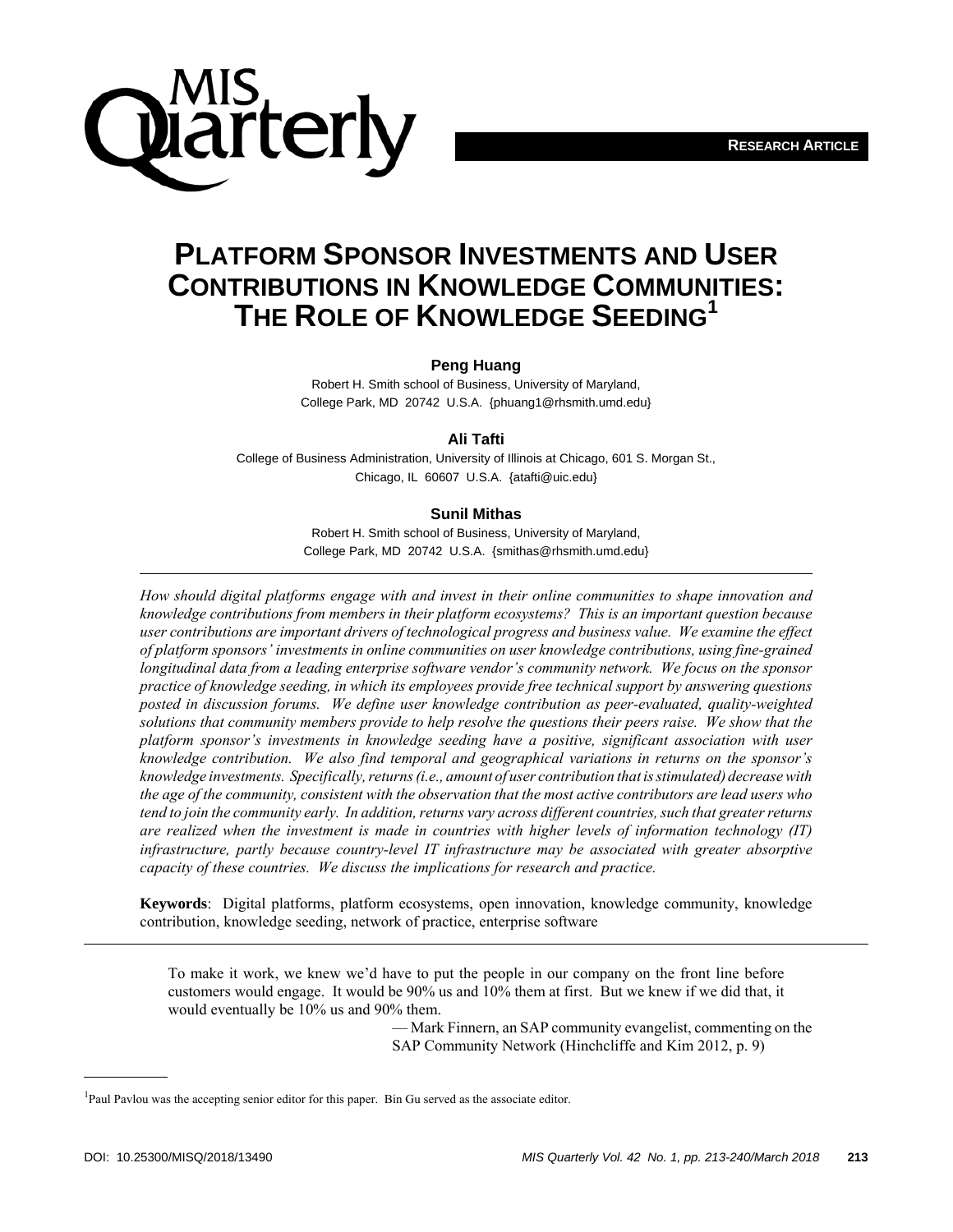# **Introduction**

As firms increasingly recognize the value of the collective wisdom and expertise of the crowd, many of them are embracing a more open model of knowledge creation and innovation management (Boudreau and Lakhani 2009; El Sawy et al. 2016; Ghazawneh and Henfridsson 2013; Nambisan et al. 2017). This open model of innovation is a departure from a relatively closed model of knowledge management, which focuses on managing the productivity of internal research and development (R&D) and other intangible resources (Kleis et al. 2012; Ravichandran et al. 2017; Tafti et al. 2015). For example, platform firms build virtual communities that extend beyond their boundaries to include various parties in their value ecosystems, such as customers who adopt their products and technologies, suppliers who provide component technologies, and partners who build complementary products and applications on top of their technology platforms (Gawer and Cusumano 2002; Parker et al. 2016; Porter and Donthu 2008). These Internet-enabled, open knowledge communities often use a series of collaborative technologies such as wikis, blogs, and discussion forums to facilitate the creation, diffusion, and sharing of knowledge among community members. These communities enable the rapid diffusion of best practices, strengthen customer relationships, gather inputs and feedback for new product and service developments, reduce support costs, and incubate user-driven innovations (Chen et al. 2012; Gruner et al. 2014; Jeppesen and Molin 2003).

A growing body of literature has investigated this form of knowledge management practice. For example, some argue that a community-based model of knowledge creation is conducive to producing variety in innovation, allows for critical evaluation of existing knowledge and innovation, and enables rapid detection and elimination of errors (Lee and Cole 2003). Others have shown that a variety of incentives drive community members' voluntary contribution behaviors, which include fun and enjoyment, a sense of belonging, the acquisition of knowledge, and the opportunity to establish reputation (Füller et al. 2007; Jeppesen and Frederiksen 2006; Spaeth et al. 2015).

Despite significant progress in the research of firm-sponsored open knowledge communities (Chen et al. 2012; Porter and Donthu 2008; West and O'Mahony 2008), there are at least two issues that challenge the current understanding of these knowledge communities. First, there are debates about whether the platform sponsor should take a proactive role in managing the virtual community it creates to influence community member behaviors. On the one hand, some researchers argue that a platform sponsor's effort is essential to stimulate member engagement (Porter and Donthu 2008; Porter et al. 2011). On the other hand, survey research suggests that the offering of incentives by the sponsoring firm is negatively related to members' contribution behaviors (Liu et al. 2014). Some point out that the sponsoring organization faces a tension between encouraging unrestricted outside participation and exerting control over the community (West and O'Mahony 2008). These debates highlight the need for empirical evidence to shed light on the effectiveness of efforts made by the sponsors to nurture their communities (Porter and Donthu 2008).

Second, much of the existing literature on managing virtual communities has not studied the role of heterogeneous user groups in the evolution of knowledge communities. User populations often differ in their capacities to make useful contributions. As a result, it is unclear whether the same management practices of the sponsoring firm may trigger different levels of response from different user groups. For example, prior research has shown that lead users are typically early adopters of products or services, have up-to-date knowledge with regard to the practice in question, and are the most active knowledge contributors to virtual communities (Franke et al. 2006; Jeppesen and Laursen 2009; Morrison et al. 2004; Urban and Von Hippel 1988; Von Hippel 1986). In the early stages, when a firm-sponsored knowledge community is being established, it may attract a disproportionally large fraction of lead users compared with when the community reaches a mature stage. Therefore, user knowledge contribution patterns may show significant temporal variations in response to the sponsor's management practices. Answers to these questions have managerial implications for the sponsoring firms because a better understanding of user contribution patterns from different user groups can help optimize their efforts to attract user engagement.

We address these questions by observing the sponsor's management practices and user knowledge contribution patterns from a leading enterprise software platform's global online community network and innovation platform. Such electronic networks of practice are becoming an important avenue for the diffusion of specialized domain knowledge among IT professionals (Huang et al. 2012). We assembled a unique longitudinal dataset over a period of seven years to conduct the empirical investigation. We focus on a particular form of the sponsoring firm's practice in nurturing its virtual knowledge communities—*knowledge seeding*, or *knowledge investment*—through which the sponsor's employees provide free technical support by answering questions posted by community members in the discussion forums. We define *user knowledge contribution* as the peer-evaluated, qualityweighted solutions that the community members provide to help resolve the questions their peers raise.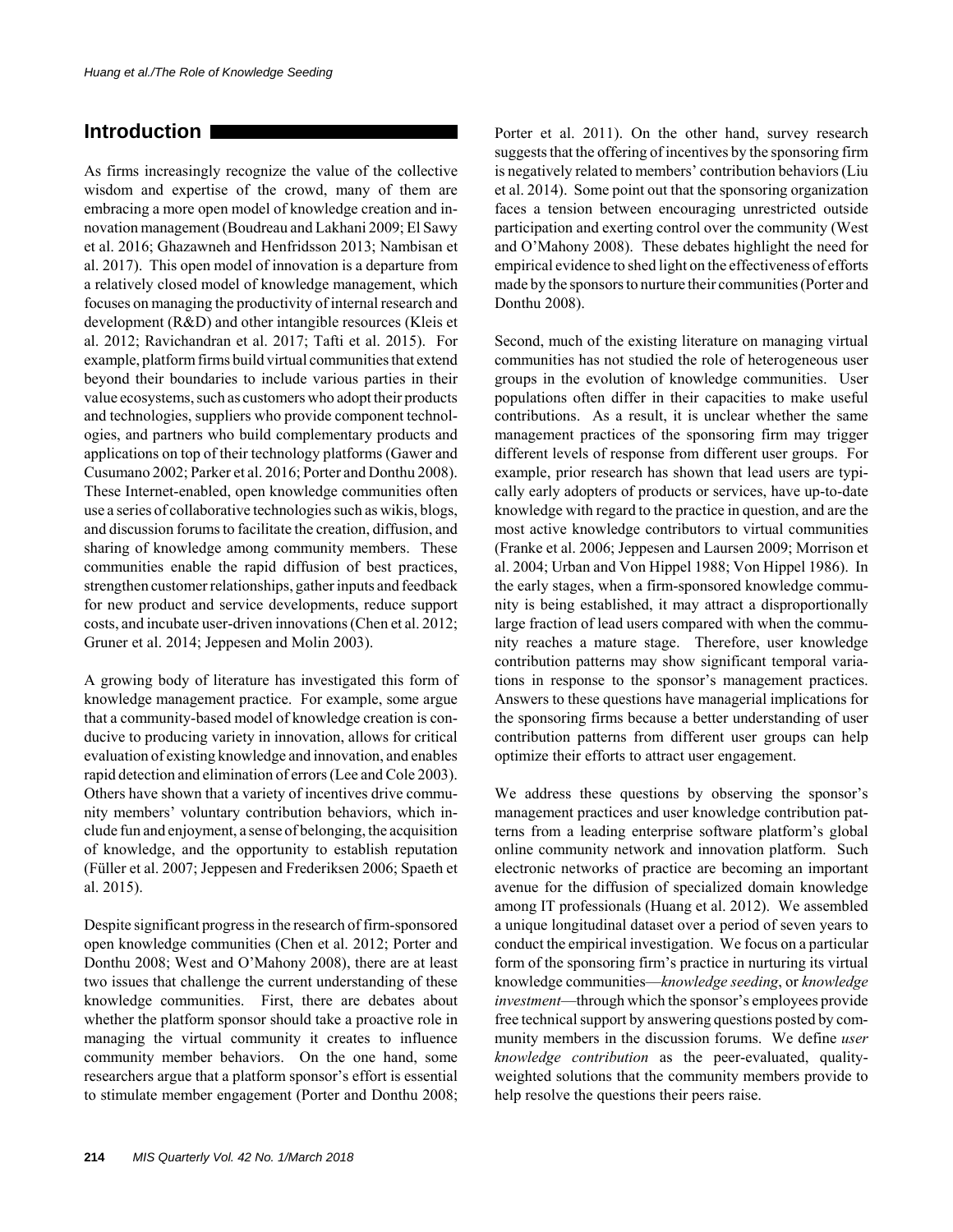To preview our key findings, we show that sponsor knowledge seeding is significantly associated with subsequent user knowledge contribution. All else being equal, a 1% increase in the amount of knowledge seeding by the sponsor to support the community users from a country results in a 0.19% increase in user knowledge contribution from users in that country. We argue that this positive effect occurs because sponsor knowledge investment is conducive to building trust between community members and the sponsor of the community (Jarvenpaa et al. 1998; Porter and Donthu 2008), and enhances the community users' body of knowledge (Benbya and Van Alstyne 2011). Therefore, knowledge seeding increases both the community users' *propensity* and their *capacity* to contribute knowledge to the community.

Interestingly, we also find temporal and geographical variations in the returns on platform sponsor knowledge seeding. In particularly, the return on sponsor knowledge investment, in terms of the amount of user contribution it stimulates, decreases with the age of the community. We interpret this finding as being consistent with the observation that a large fraction of lead users join knowledge communities in their early stages because they are often early adopters (Jeppesen and Laursen 2009; Morrison et al. 2004; Morrison et al. 2000; Urban and Von Hippel 1988; Von Hippel 1986). In addition, when we examine sponsor knowledge investments received by the user groups at the country level, our analyses reveal that sponsor knowledge seeding yields varying returns across different countries; specifically, greater returns are realized when investments are made in countries with higher levels of information technology (IT) infrastructure. We attribute the effect to the greater absorptive capacity of countries that are enabled by advanced IT capabilities (Dedrick et al. 2013; Ko et al. 2005; Malhotra et al. 2005; Szulanski 1996), which leads to a greater user group capacity to make knowledge contributions.

# **Background and Theoretical Framework**

# *Prior Literature*

Recognizing the wisdom of the crowd, many organizations have used advanced information and communication technologies to build virtual communities that connect the various members of the platform ecosystem who are involved with their products and services. Sponsoring firms have used their community networks for a variety of purposes, such as brand building and promotions (Brodie et al. 2013; Gruner et al. 2014), soliciting ideas for new products and services development (Bayus 2013; Chen et al. 2012; Di Gangi and Wasko 2009; Di Gangi et al. 2010), providing support for product use (Moon and Sproull 2008), and facilitating the codification, diffusion, and sharing of product-related knowledge among users (Huang and Zhang 2016). For example, research shows that more firms are adopting a "crowdsourcing" approach to developing products and services in order to harness the "collective brain" of their customers through virtual customer communities (Chen et al. 2012; Ebner et al. 2009). Of particular interest are new types of firm-sponsored knowledge communities, such as networks of practice, where the accumulation and sharing of practice-related knowledge occurs primarily through computer-mediated communication technologies (Huang and Zhang 2016; Wasko and Faraj 2005). Studies have shown that networks of practice help solve problems quickly, facilitate the spread of best practices by harnessing expertise dispersed among community members, and create innovations with both high quality and great variety (Füller et al. 2007; Wenger and Snyder 2000).

Within the research domain of firm-sponsored knowledge communities, our study is related primarily to two broad streams of literature. The first stream of literature studies the behavior and motivation of users in firm-sponsored knowledge communities (Chen et al. 2012; Jeppesen and Frederiksen 2006; Nambisan and Baron 2010; Spaeth et al. 2015). For example, Nambisan and Barron (2010) show that customers' perceptions of their role as the sponsoring firm's innovation partner, their prosocial behavior, and their expected private rewards (e.g., self-image enhancement) lead to greater customer contribution to firm-sponsored customer communities. In addition, Jeppesen and Fredericksen (2006) identify a set of personal attributes that are associated with active contributors: They are usually hobbyists rather than professionals, they are often motivated by receiving recognition from the sponsoring firm, and most of them demonstrate lead-user attributes. Some researchers have noted that firmsponsored online knowledge communities (Jeppesen and Frederiksen 2006; Wiertz and de Ruyter 2007) are very different from open-source software communities (Lakhani and von Hippel 2003; Lerner and Tirole 2002; Singh et al. 2011; Von Hippel and Von Krogh 2003; von Krogh et al. 2012). For example, Wiertz and de Ruyter (2007) point out that most open-source software communities are organized under the collective efforts of a group of individuals or nonprofit committees as independent development projects. In contrast, the members of firm-sponsored knowledge communities are typically part of the host company's platform ecosystem, which often consists of customers who have paid for the company's products and partners who have helped develop add-on products or services on top of the sponsoring firm's product platforms. As a result, members in these communities often desire recognition from the sponsoring firm (Jeppesen and Frederiksen 2006) and may derive career benefits from their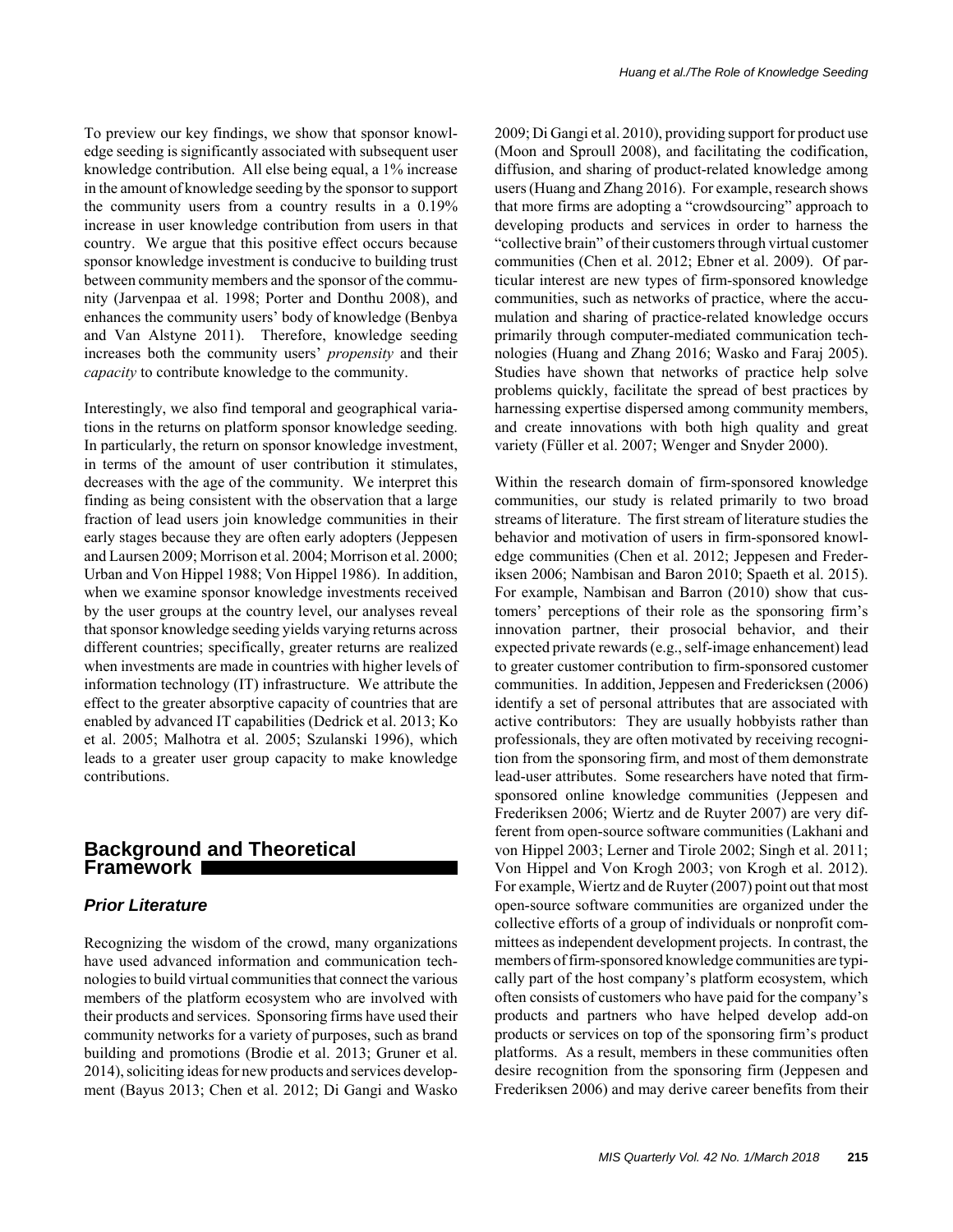participation activities (Huang and Zhang 2016). In addition, many of the firm-sponsored knowledge communities are used for peer support among customers, so the host company benefits in the form of reduced support costs and other valuable by-products (e.g., customer feedback, user-created innovation, stronger relationships) as a result of peer-to-peer problem solving.

The second stream of literature that is most relevant to our work is a small but emerging body of research that focuses on how organizations that sponsor online communities can foster user engagement (Liu et al. 2014; Porter and Donthu 2008; Porter et al. 2011). For example, Porter et al. (2011) show that three types of sponsor efforts are particularly effective in encouraging user participation: encouraging users to contribute high-quality content, cultivating connections among members, and creating enjoyable experiences for community users. Moreover, survey research by Porter and Donthu (2008) reveals that sponsor efforts to foster member embeddedness and to provide access to quality content build trust among virtual community users. Liu et al. (2014) report that a series of host-firm management practices, such as promoting user interaction and organizing offline activities, induce a higher level of user knowledge contribution through the mediating effect of social capital, while providing explicit incentives has a detrimental effect. Chen et al. (2012) find that both peer feedback and sponsoring-firm feedback encourage participants to contribute on Dell's IdeaStorm, an online platform that allows Dell's customers to provide ideas related to its products and services. Comparing autonomous (community-managed) open-source communities and sponsored open-source communities, West and O'Mahony (2008) analyze three community design decisions that community sponsors make—the organization of production, governance, and intellectual property—and conclude that managing the tension between providing unfettered opportunities for outside participation and retaining a controlling influence over the communities to ensure goal alignment is critical for user participation and community growth. In addition, recent studies have found that gamification—that is, using game mechanisms and techniques in nongame contexts—is increasingly adopted by online community sponsors as a means to stimulate greater user engagement (Kankanhalli et al. 2012), and empirical studies lend support to the effectiveness of such mechanisms (Cavusoglu et al. 2015; Li et al. 2012).

# *Hypotheses*

# **Sponsor Knowledge Investments and User Knowledge Contributions**

As we noted previously, prior research highlights the difficulty of building successful virtual communities and attracting sustained user participation (Porter et al. 2011). While some researchers have proposed that efforts from a community sponsor are a critical determinant of online community success (Kim 2000), empirical evidence is lacking with regard to the various types of efforts sponsors make and how effective they are (Porter and Donthu 2008).

We extend prior work by arguing that a particular form of sponsor effort—namely, *knowledge investment* made by the community sponsors, or *knowledge seeding*—is likely to stimulate greater user contribution to the open knowledge community. Community sponsors may make knowledge investments in a variety of ways, such as posting wiki articles and tutorials on virtual communities, sharing source code of some applications and tools, or providing free technical support by answering questions posted by knowledge seekers in the discussion forums.

We argue that user knowledge contribution to an online knowledge community is a function of two key factors: community users' *propensity* to contribute and their knowledge contribution *capacity*. We define *user contribution propensity* as a dispositional willingness to make useful knowledge contributions to the community. We define *user contribution capacity* as a user's ability to assemble appropriate practice-related knowledge and prior usage experience, conduct independent research and experimentation, and make a useful knowledge contribution to the community.

Why should sponsor knowledge investment influence community users' knowledge contribution? Consider first the effect of sponsor knowledge seeding on users' contribution propensity. Prior research suggests that the effectiveness of knowledge exchange is influenced by prosocial attitudes and organizational norms (Constant et al. 1996; Nambisan and Baron 2010). In particular, trust—the belief that the other party will refrain from opportunistic behavior and will not take advantage of the situation (Hosmer 1995)—is a precondition that needs to be developed to promote positive outcomes and sustain repeated interactions among virtual community members, who are typically a group of strangers (Ridings et al. 2002). The *social perspective* of trust emphasizes a moral obligation toward others, arguing that actions taken by one party in an exchange relationship often result in reciprocated actions by another party (Jarvenpaa et al. 1998). For example, a firm's benevolent action toward a customer may lead to a sense of moral obligation on the customer's part such that he or she will perform an act of reciprocity to restore equality in the relationship with the firm (Wulf et al. 2001). In contrast, the *rational perspective* of trust emphasizes self-interest and maintains that trust lowers transaction costs by reducing the need for self-protective actions in the event of the other party's opportunistic behavior, thereby facilitating risk-taking behavior (Jarvenpaa et al. 1998; Mayer et al. 1995).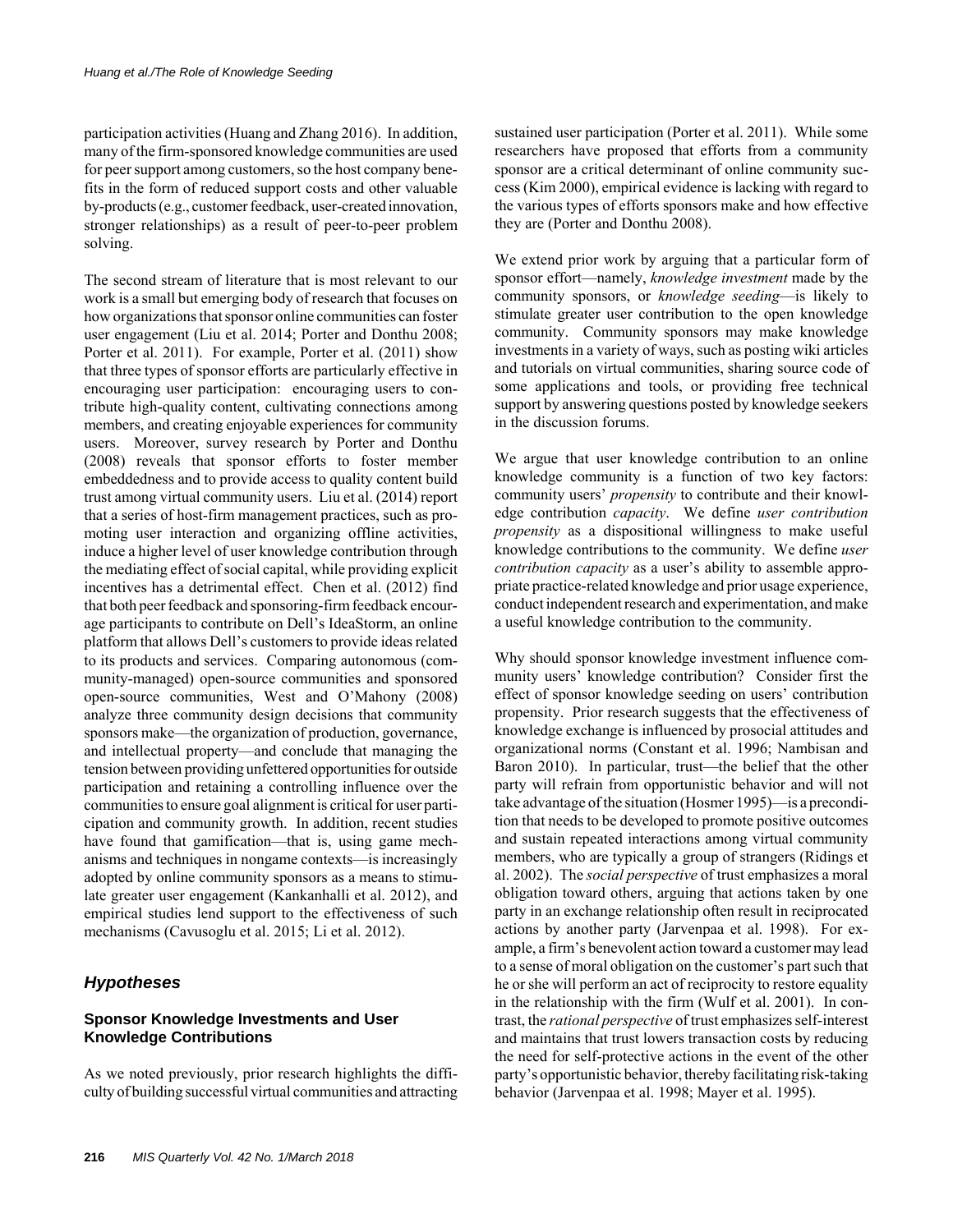We argue that sponsor knowledge investment is conducive to building trust between community members and the community sponsor, leading to a greater propensity of the members to contribute. This is because by sharing valuable knowledge in the public domain and, in some instances, committing resources to provide free technical support to community members, the community sponsor demonstrates that it genuinely cares about the well-being of the community members beyond its own profit-seeking motivations, therefore reinforcing community members' beliefs in the sponsor's benevolence (Porter and Donthu 2008). This, in turn, leads to community members' increased willingness to create value for the sponsoring firm by contributing their own knowledge to the community. In addition, the commercial context of a firm-sponsored community often creates a sense of insecurity in that community members may fear that their knowledge contribution may be misappropriated by the community sponsor for commercial use (Boudreau and Lakhani 2009; Lakhani and Panetta 2007; Lee and Cole 2003; Spaeth et al. 2015), which can hinder information sharing. When a sponsoring firm commits to sharing knowledge in the public domain and makes a consistent effort to help community members solve the issues they encounter in their daily work, the community members will view this commitment as a signal that the sponsor has a genuine interest in fostering the community and will not engage in opportunistic behavior that goes against the interests of the community members. As such, trust in the sponsor's integrity motivates community members to overcome their risk aversion and contribute knowledge to the community (Jarvenpaa et al. 1998).

Second, knowledge seeding enhances users' knowledge contribution *capacity*. A community sponsor's knowledge investments are likely to facilitate the diffusion of knowledge related to its products and services, thereby enhancing the body of knowledge the community users possess. Prior research has emphasized the role of learning as a key benefit of user participation in networks of practice (Brown and Duguid 1991; Wenger and Snyder 2000). Generating new knowledge, particularly in a community context, is an incremental and cumulative process (Prasarnphanich and Wagner 2009). Therefore, the extent of users' knowledge contributions to the community depends on their domain expertise and ability to discover existing knowledge, conduct independent investigations and experiments, recombine ideas shared by peer members, and find novel solutions. When the community sponsor makes knowledge investments to seed the community, there are more ways that the sponsor-contributed knowledge can be related to users' own experiences and recombined with existing users' knowledge to generate new ideas, leading to greater capacity of the community users to contribute their own knowledge. For example, Benbya and Van Alstyne (2011) show that to initiate a knowledge management community and elicit useful user contributions, it is

important for the sponsor to seed the community with critical knowledge that solves the most pressing user problems.

Note that by providing knowledge seeding, the community sponsor may also risk undermining users' incentive to contribute their own knowledge, by creating a *crowding-out* effect. For example, in a study of an open-source software community, Kuk (2006) underscores that participation inequality—that is, participation that is concentrated on a few highly motivated members to the extent that they monopolize discussion—can crowd out others' contributions and ultimately be detrimental to knowledge sharing. However, the monopolization of discussion by a few prominent members is unlikely in communities with a large population, such as the one we study. Synthesizing prior work, we propose that a community sponsor's knowledge investments will increase both the community users' propensity and their capacity to contribute knowledge, and the positive impact of sponsor knowledge seeding will dominate the crowding-out effect. Because our unit of analysis is the user group in a country (see the "Methods" section), we hypothesize the following:

H1: *In a firm-sponsored knowledge community, a greater amount of sponsor knowledge investment in a country's community users will stimulate a higher level of average user contribution from the country.*

#### **How Returns on Sponsor Knowledge Investments Vary over Time**

Although we argued in the previous section for a positive return on sponsor knowledge investment in terms of the amount of user knowledge contribution it stimulates, we also expect a temporal variation in the returns on sponsor knowledge investment. We argue that the return on knowledge seeding is likely to diminish gradually because of the changing composition of the members in the community over time. Prior research on knowledge communities has emphasized the role of lead users (Franke et al. 2006; Jeppesen and Laursen 2009; Morrison et al. 2004; Morrison et al. 2000; Von Hippel 1986). Lead users distinguish themselves in several respects: they are more likely to innovate, and they experience needs ahead of the mass market (Morrison et al. 2000; Urban and Von Hippel 1988). In the context of networks of practice, lead users usually have up-to-date knowledge related to the practice in question and thus have a higher propensity to contribute knowledge to the online communities (Jeppesen and Laursen 2009).

In addition, lead users tend to be early adopters of the product or service (Jeppesen and Laursen 2009; Morrison et al. 2004; Morrison et al. 2000; Urban and Von Hippel 1988; Von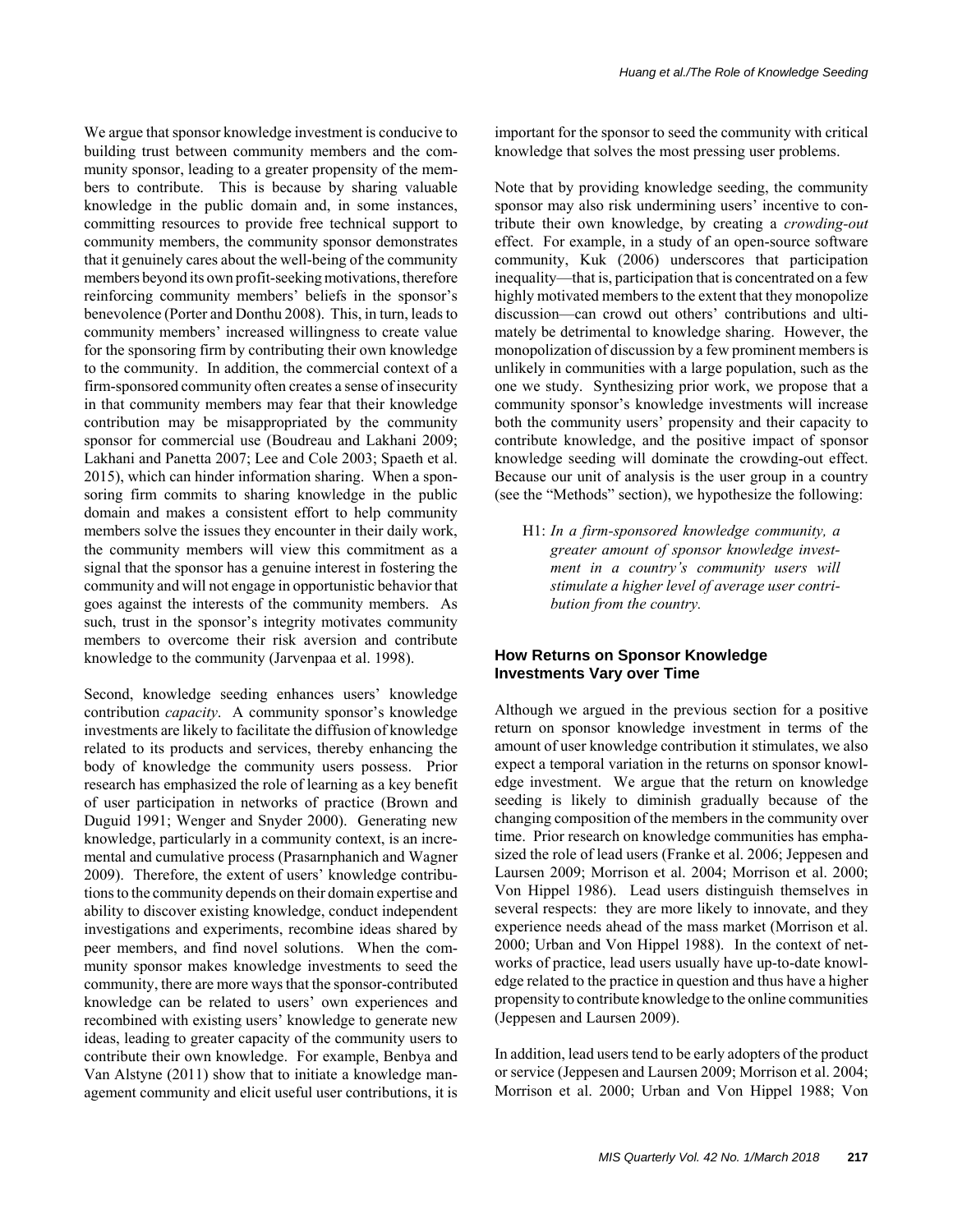Hippel 1986). Therefore, in the early stage, when a knowledge community is being established, we expect that the community will attract a disproportionally large fraction of lead users, who are early adopters of the technology and more likely to make knowledge contributions. As a result, sponsor knowledge investment is likely to stimulate stronger responses from these lead users and thus generate a higher rate of return. However, in later stages, when the community reaches a more mature phase, there will be a smaller fraction of lead users among the community members it attracts, and the community will consist of a larger fraction of late adopters with lower contribution capacities, leading to reduced average user knowledge contribution in response to sponsor knowledge investments. In summary, we propose the following:

H2: *In a firm-sponsored knowledge community, the age of the community negatively moderates the return on sponsor knowledge investment (i.e., the positive effect of sponsor knowledge investment on stimulating average user contribution is smaller when the community is in mature stages).*

# **How Returns on Sponsor Knowledge Investments Vary by Geography**

We also expect a variation in the returns on sponsor knowledge investment due to the absorptive capacity of the heterogeneous user populations in the community. Organizational learning occurs at different rates because organizations differ in their absorptive capacities, or their abilities to assimilate, and utilize new external knowledge (Cohen and Levinthal 1990; Lane and Lubatkin 1998; Zahra and George 2002a). Absorptive capacity is important for the long-term success of organizations because it strengthens, complements, and refocuses the organization's knowledge base (Zahra and George 2002a). Many have argued that the development of absorptive capacity is usually path dependent; that is, it requires investments in prior related knowledge (Lane and Lubatkin 1998; Roberts et al. 2012). For example, prior studies have emphasized that a firm's ability to assimilate externally generated knowledge is dependent on the firm's own R&D efforts and IT capabilities (Cohen and Levinthal 1989; Ravichandran et al. 2017; Saldanha et al. 2017).

We argue that a country's IT infrastructure is an important determinant of the collective absorptive capacity of the community user population from the country, particularly in the processes of assimilation and application of IT-related external knowledge. Prior studies suggest that combining IT investments with other complementary assets strengthens firms' digital capabilities and, in turn, their absorptive capacity (Gold et al. 2001; Saldanha et al. 2017). Technology infrastructure can enhance knowledge management practices through the use of IT systems for business intelligence, collaboration, distributed learning, knowledge discovery, knowledge mapping, opportunity generation, and security (Dedrick et al. 2013; Ravichandran et al. 2017). Indeed, Zahra and George (2002b) conceptualize knowledge management as an IT-driven capability. In addition, the path-dependency assumption implies that development of IT-related absorptive capacity hinges on prior investments in IT infrastructure, and greater absorptive capacity in one period allows for more efficient accumulation of knowledge in the next period, resulting in positive feedback (Roberts et al. 2012).

Research on interorganizational knowledge transfer also suggests that the lack of absorptive capacity may limit the degree to which knowledge is successfully transferred from the source to the recipient (Alavi and Leidner 2001; Szulanski 1996). Malhotra et al. (2005) argue that by building IT infrastructure that enables efficient processing of information in external partner networks, organizations develop abilities to acquire, assimilate, transform, and exploit market knowledge. Empirically, studies conducted in the context of enterprise software show that the transfer of enterprise resource planning-related knowledge from consultants to their clients is greatly influenced by the clients' absorptive capacity (Ko et al. 2005; Xu and Ma 2008), because prior related knowledge and knowledge diversity lower the knowledge barrier of implementing complex technologies.

Applying this line of logic to our context of study, we propose that when a community sponsor makes knowledge investments on behalf of its community members, the knowledge bases that user populations from different countries possess will expand at different rates because they have different rates of learning. In particular, the user population from a country with a higher level of IT infrastructure is likely to have a greater absorptive capacity and will therefore be better at recognizing the value of new knowledge, assimilating it, and putting it to productive use. Because of the recursive relationship between absorptive capacity and learning (Roberts et al. 2012), the knowledge bases of countries with higher levels of IT infrastructure grow at a faster rate, resulting in a higher knowledge contribution *capacity* of community user populations from these countries. Thus, all else being equal, sponsor knowledge investments should stimulate a higher level of user contribution from these countries. Therefore, we propose the following:

H3: *In a firm-sponsored knowledge community, a country's IT infrastructure positively moderates the return on sponsor knowledge investment in that country (i.e., the positive effect of sponsor*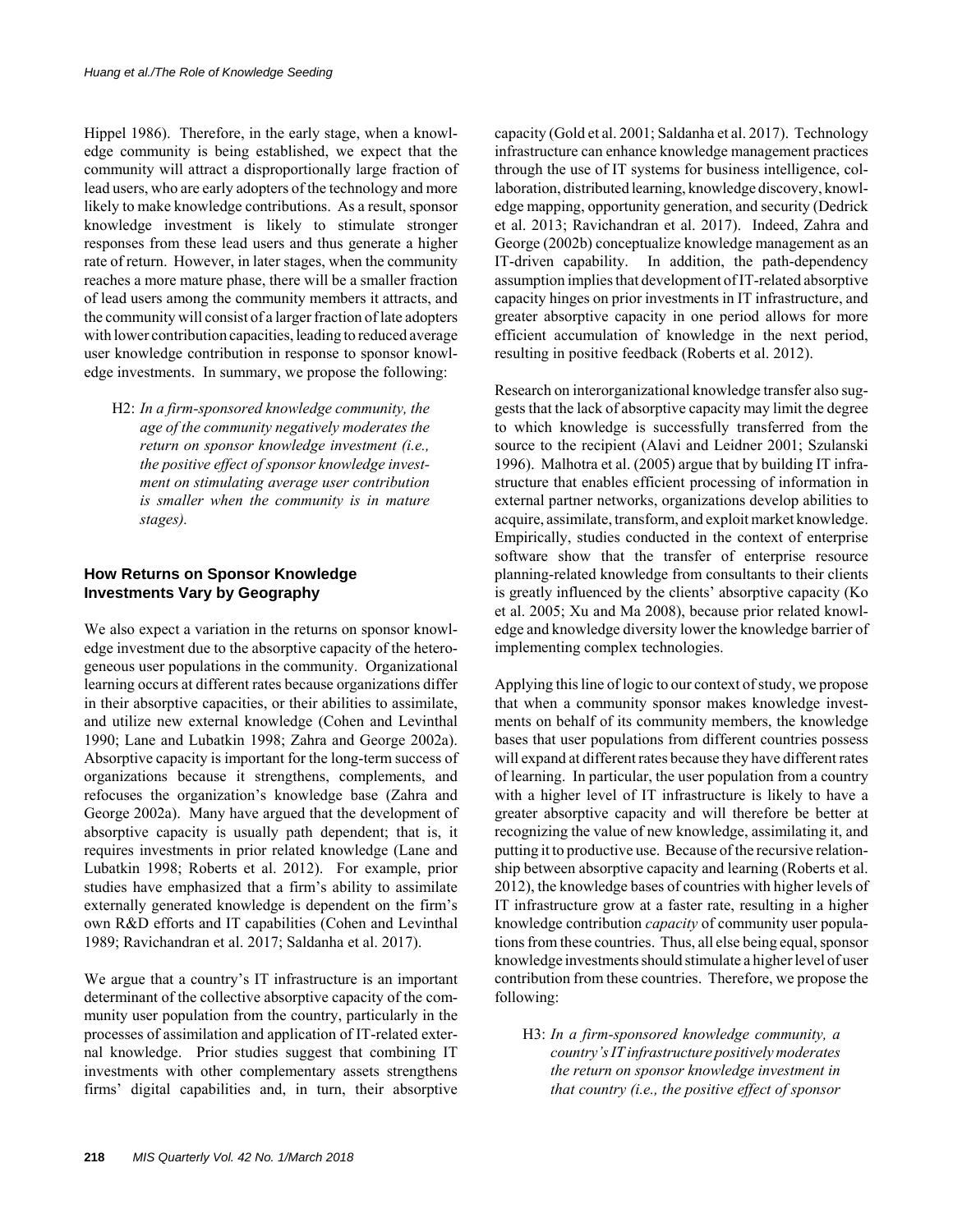*knowledge investment on stimulating average user contribution is greater when a country has higher levels of IT infrastructure).*

# **Methods**

### *Research Context*

Our research setting is the online knowledge community created by SAP, the largest enterprise software vendor by revenue. As part of its platform strategy, SAP established its Internet-based SAP Community Network (SCN) in 2004, with SAP Developer Network (SDN) and Business Process Expert (BPX) as its two major modules (see https://www.sap.com/ community.html). SCN serves as a resource repository and a platform for SAP users, developers, architects, consultants, and system integrators to collaborate and exchange knowledge about the adoption, implementation, and customization of SAP solutions. SCN hosts forums, expert blogs, a technical library, article downloads, a code-sharing gallery, e-learning catalogs, wikis, and other facilities through which its members contribute their knowledge. These technologies support open communication between the active members of the community, which numbered more than 1.2 million people around the world from over 9,000 companies by 2008 (Hagel and Brown 2008), making it one of the most successful firmsponsored open knowledge communities.

We have chosen enterprise software as the background for measuring user contribution because the adoption of complex IT platforms such as enterprise software often requires complementary, specialized knowledge to unlock their productivity. Enterprise software products are highly businessprocess oriented and usually need to be customized to fit specific business practices, where idiosyncratic local needs tend to drive complementary user innovations in workplaces (Hitt et al. 2002; Von Hippel 2005). An accumulation of specialized knowledge and user innovation is likely to result during this process of adaption and customization, and such knowledge is particularly susceptible to sharing through electronic channels.

A unique feature of SCN is that user contributions in this network can be quantified through its design mechanisms. To motivate active participation, SAP adopted a contributor recognition program (CRP), which awards points to community members for each technical article, code sample, video, wiki contribution, forum post, and weblog authored. For example, in the case of forum discussion participation, 2, 6, or 10 points may be awarded for forum posts in reply to existing threads marked as questions, depending on the helpfulness of the answer. Similarly, awards with varying points are given for contributing other resources such as code samples, wikis, videos, podcasts, or e-learning materials. In addition, anyone who registers as a member also provides basic personal information and builds a user profile. One field of this profile information is the user's country, which is required during user registration. Other identifying information includes company affiliation, relationship to SAP (e.g., client, employee, partner), e-mail address, phone number, expertise, LinkedIn profile page, and so forth. Figure 1 presents a sample user profile.

SAP, as the sponsor of the community network, makes significant investments to cultivate its platform ecosystem and to encourage user participation. For example, in the early days when the CRP was adopted, to encourage user participation and contribution, the reward points that a user earned could be redeemed for merchandise, such as T-shirts or mugs on from SAP online store (Mollenhauer 2003). Furthermore, in 2008, to encourage continued participation in SCN, SAP promised to donate €100,000 to the United Nations World Food Program if the collective contribution made by all users, measured by total reward points, exceeded a certain amount. The program was welcomed and has exceeded the target numbers, resulting in SAP doubling its commitment to  $\epsilon$ 200,000 (Yolton 2008). But the most significant investment SAP has made is in the form of the human resources it commits to the community. Not only does SAP have fully dedicated employees who act as community moderators and create content via tutorials, blogs, and wikis, it also encourages its employees to directly interact with users in the community to provide free technical support to the community users. For example, the data we collected from discussion forums reveal that more than 9,100 SAP employees have participated directly in forum discussions to provide answers to questions raised by knowledge seekers, and about 11% of all the resolved questions were solved by SAP employees.

### *Empirical Models*

We specify user knowledge contribution on SCN as a function of factors that may influence the propensity or capacity of such activity:

$$
Y_{it} = f(X_{it}, Z_{it}, S_{it})
$$

In this model,  $Y_{it}$  is the amount of user knowledge contribution from country *i* to the online community in year *t* (normalized by the number of registered community users from country *i* in year *t*);  $X_i$  is a series of knowledge factors related to the SCN, such as the number of active SAP employees in the community from country *i* or the average member experience on SCN;  $Z_{it}$  is a set of socioeconomic factors,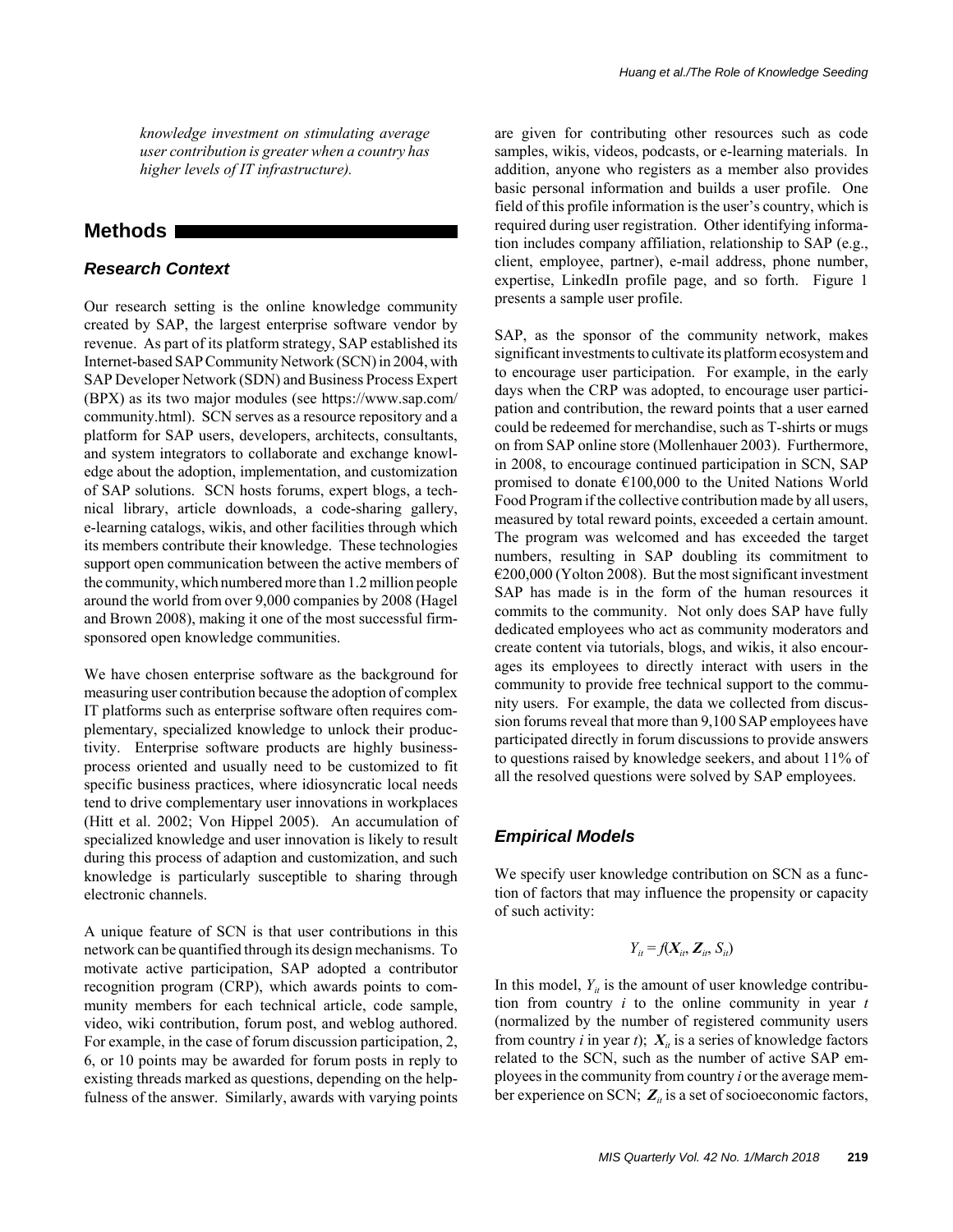| sarbjeet singh                                |                |                                                                                                                       | <b>PERSONAL DATA</b> | <b>SKILLS PROFILE</b> | <b>COMMUNITY</b> |  |  |
|-----------------------------------------------|----------------|-----------------------------------------------------------------------------------------------------------------------|----------------------|-----------------------|------------------|--|--|
| Profession<br>Consulting                      |                | Community Profile URL                                                                                                 |                      |                       |                  |  |  |
| Company<br><b>Mindtree</b>                    |                |                                                                                                                       | Personal URL         |                       |                  |  |  |
|                                               |                | Professional Blog URL                                                                                                 |                      |                       |                  |  |  |
| Company URL<br>www.mindtree.com               |                | LinkedIn<br>http://www.linkedin.com/profile?viewProfile=&key=53438916&<br>authToken=lk5j&authType=name&trk=api*p1203* |                      |                       |                  |  |  |
| <b>CONTACT DATA</b>                           |                |                                                                                                                       |                      |                       |                  |  |  |
| Address 1<br><b>SJR Brooklyn</b>              | Mobile Phone   | EMail (alternative)                                                                                                   |                      |                       |                  |  |  |
| Address <sub>2</sub><br><b>ITPL Main Raod</b> | Landline Phone |                                                                                                                       |                      |                       |                  |  |  |
| Town/City<br>Bangalore                        |                |                                                                                                                       |                      |                       |                  |  |  |
| Post/ZIP Code<br>560037                       |                | Instant Messaging (Yahoo)<br>gill_449@yahoo.co.in                                                                     |                      |                       |                  |  |  |
| State<br>Karnataka                            |                | Instant Messaging (AIM)                                                                                               |                      |                       |                  |  |  |

such as a country's labor force participation and the country's IT infrastructure; and  $S_{it}$  represents the sponsor's knowledge investment into the user group of the country through the online community (also normalized by the number of registered community users from country *i* in year *t*). Assuming a linear relationship between user knowledge contribution (in log form) and its factors, we specify a panel data fixed-effects model specified as follows:

$$
ln Y_{it} = \alpha + \beta_1 X_{it} + \beta_2 Z_{it} + \beta_3 ln S_{it} + \delta_i + \mu_t + \varepsilon_{it}
$$

where  $\delta_i$  and  $\mu_t$  are country and time period fixed effects, respectively. We can calculate the return on sponsor knowledge investment, or the output elasticity with regard to sponsor investment, as  $\frac{\partial Y}{\partial S} \cdot \frac{S}{Y}$ , which is equal to  $\beta_3$ . *Y S S Y*⋅

To investigate variation in the returns on sponsor investment over time and the moderating effect of a country's IT infrastructure, we introduce the following model:

$$
ln Y_{it} = \alpha + \beta_1 X_{it} + \beta_2 Z_{it} + \beta_3 lnS_{it} + \beta_4 age_t + \beta_5 IT_{it}
$$
  
+  $\beta_6 (lnS_{it})$  \*  $age_t + \beta_7 (lnS_{it})$  \*  $IT_{it} + \delta_i + \mu_t + \varepsilon_{it}$ 

where  $age<sub>t</sub>$  is the age of the online community in year  $t$  and  $IT_{it}$  is the measure of IT infrastructure of country *i* in year *t*. For example, if the return on sponsor investment is indeed decreasing with the age of the community (as we predict in H2), we would expect a negative  $\beta_6$ . Similarly, if a country's IT infrastructure is associated with higher returns on sponsor investments, we would expect  $\beta_7$  to be positive.

By using country-level fixed-effects models, our estimate is less likely to suffer from biases caused by slow-changing, unobserved heterogeneities, such as the industry composition, the official language, or other cultural factors of the country that may influence the rate of SAP technology platform adoption or user participation in the SCN. Because these factors are unlikely to change significantly over a short period of time, they are absorbed into country-level fixed effects (Angrist and Pischke 2008). We also control for year-level fixed effects, which would account for any common trends that influence the dependent variables over time.

#### *Data and Variables*

#### **Dependent Variable**

We use quality-weighted contributions made by a community user in forum discussions as a measure of user knowledge contribution to the community. Unlike some other communi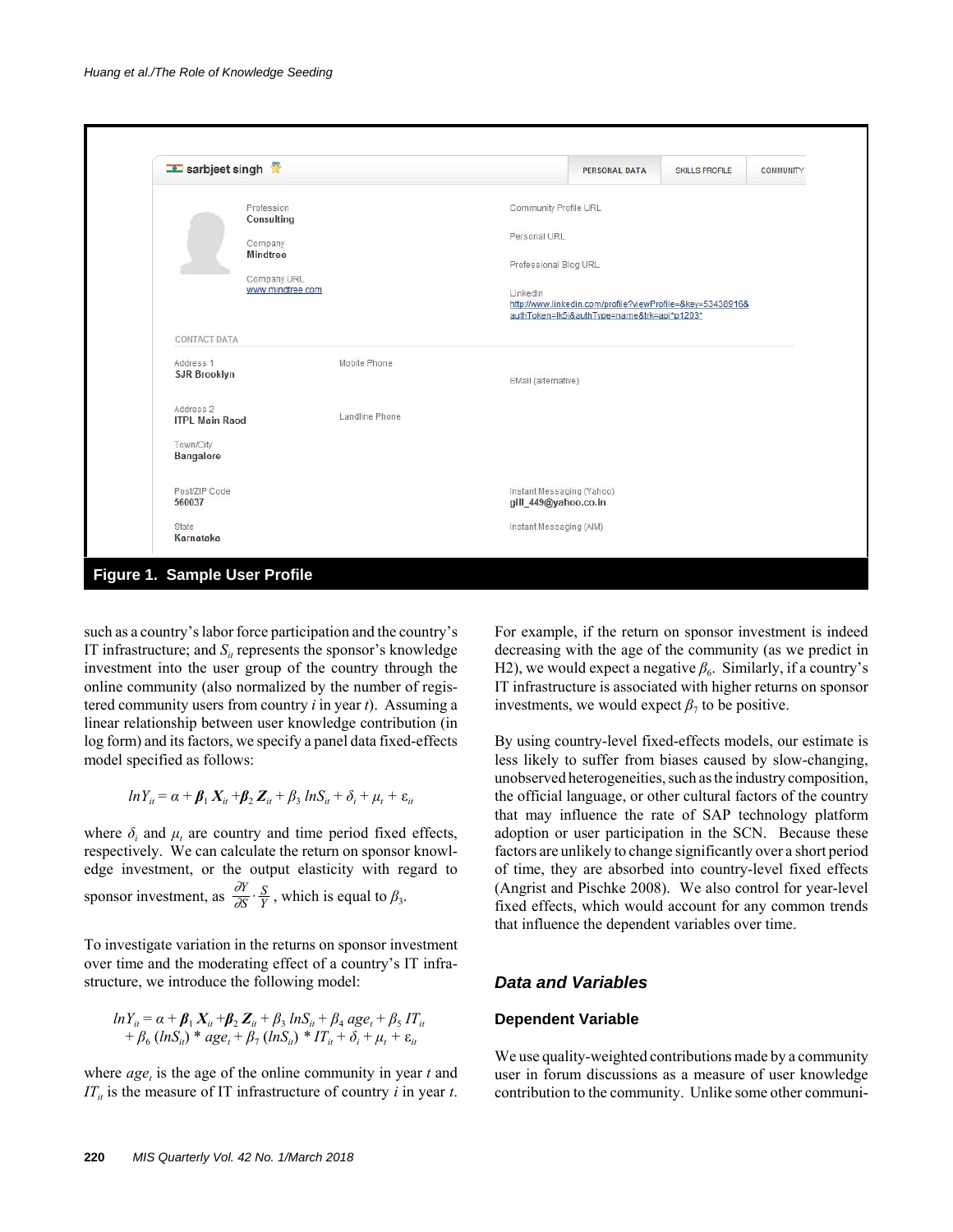cation channels on SCN, such as wikis or blogs, the reward points earned through forum discussions are peer-recognized and quality-adjusted, and therefore represent a more meaningful measure of user contribution. The primary purpose of the discussion forums is to provide an avenue for conversations between the community users so that they can help one another solve problems that they encounter during the implementation, deployment, and use of SAP software (Fahey et al. 2007). The forums are organized by domains of knowledge or expertise, each of which usually corresponds to a technical domain (e.g., the use of SAP software on Oracle databases), a particular SAP software module (e.g., the material management module), or the application of SAP in a particular industry (e.g., oil and gas).

Conversations in each forum are organized by discussion *threads*. Each thread is initiated by a knowledge *seeker*, who posts a specific question in a topic forum of his or her choice. Knowledge *contributors* post responses to the question and try to solve the problem. A discussion thread typically comprises a list of *messages*, and each message (either a question or an answer attempt) contains the information about the user who posts the message, the body of the message, and a time stamp. Once a correct answer (at the discretion of the knowledge seeker) is received, the discussion thread is closed. Community users may participate as both knowledge seekers and knowledge contributors on multiple discussion threads. For each question that is posted on SCN, the knowledge seeker may use his or her discretion to judge the quality of answers posted by knowledge contributors and distribute 10 reward points to a user who answers the question if the answer is deemed to be correct (at most, 1 answer per question can be rated as correct), 6 points if the answer is very helpful (at most, 2 answers per question), and 2 points if the answer is helpful (no limits per question).

Figure 2 presents excerpts from a sample discussion thread in the SAP Business Objects Design Studio forum; it includes a question, a correct answer, and a helpful answer. In this particular case, the knowledge contributor wrote a script using an API (application program interface) called "KPI Tile" to solve the problem raised by the knowledge seeker related to correctly displaying currency format under different regional settings.

We developed a web-scripting tool and obtained the complete history of forum discussions from 2004 to 2010. The dataset includes approximately 1.8 million discussion threads with more than 8 million messages posted in 240 forums. We aggregate the user contributions to create a country–year level panel dataset by using the country information in the user profiles. For country *i* and year *t*, we first retrieve the set of messages,  $M_{it}$ , that are answer attempts to existing questions

by all the contributors from country *i* in year *t*. We then remove from  $M_{ij}$  all the messages that are posted by SAP employees from country *i* because we are interested in user contributions rather than sponsor contributions, resulting in a reduced set,  $\overline{M}_{ii}$ . Then, for each message *m* in  $\overline{M}_{ii}$ , we examine if the message was rated as correct, very helpful, or helpful by the seeker who posted the question. If so, the corresponding reward points associated with the answer are added to a country–year sum, *User Contribution*<sub>it</sub>.

Note that the country affiliation is based on the current contact address of a user rather than the country of origin, which implies that knowledge contribution by someone travelling internationally is attributed to that person's host country. Because every registered user must provide a country affiliation in his or her profile, there are no instances of missing data caused by this aggregation. We then normalize the user contribution by country *i*'s number of registered community users in year *t* and use this as the dependent variable. In theory, the dependent variable knowledge contribution—is subject to truncation issues because it is bounded by the knowledge demand of the knowledge seekers. However, we find that truncation does not actually happen in this empirical context, because only about a quarter of the questions raised by knowledge seekers are solved.

Figure 3 presents an illustration of the country-level user contribution (before normalization) from the top 10 most active countries on SCN during the sample period. We find that India, the United States, and Germany are the three most active countries. Among these three most active countries, users based in India contribute more knowledge to this repository than users in any other country, even though the United States has the largest installed user base of enterprise software and Germany is the home country of the sponsoring company that makes the product. This is consistent with the fact that India has become the global center of IT outsourcing and offshore IT services. In addition, we note that this online community has experienced rapid, exponential growth (note the y-axis is in logarithm scale) in the knowledge contribution activities, consistent with the rapid diffusion of enterprise software technology. However, the rate of growth tends to slow down after 2008 for the leading contributing countries, suggesting that the platform has reached a stage of maturity.

#### **Independent Variables**

We define sponsor knowledge investments into a specific country using forum discussions, similar to the way we define the dependent variable of user contributions. Intuitively, our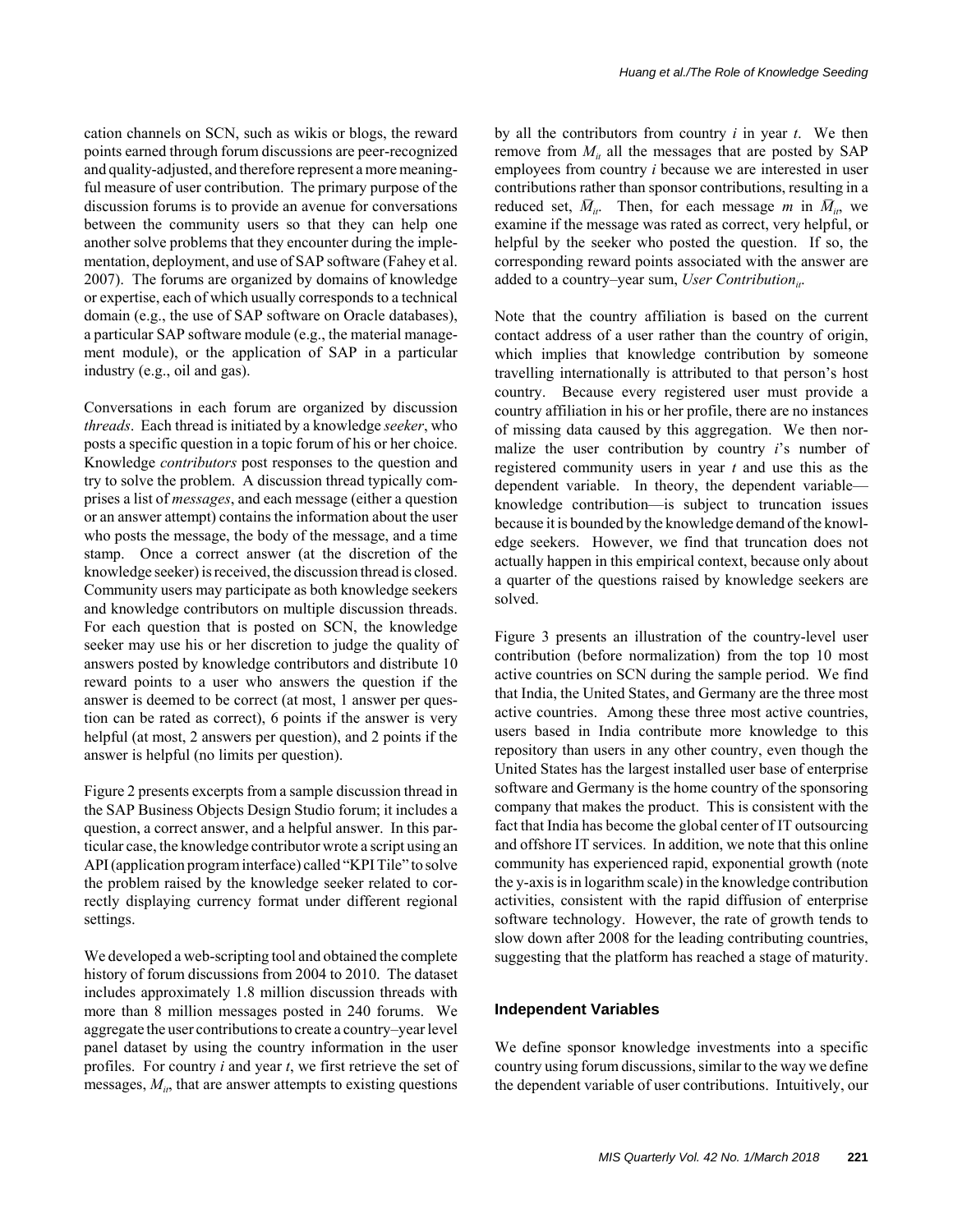| $\mathbb{R}$ | <b>Problem regional formats setting</b>                                                                                                                                                                                                                                  | Karol Kalisz Sep 18, 2014 1:09 PM (in response to Karol Kalisz)                                                                                                                                                                                                                                                                                            |
|--------------|--------------------------------------------------------------------------------------------------------------------------------------------------------------------------------------------------------------------------------------------------------------------------|------------------------------------------------------------------------------------------------------------------------------------------------------------------------------------------------------------------------------------------------------------------------------------------------------------------------------------------------------------|
|              | This question has been Answered.                                                                                                                                                                                                                                         | Correct Answer Re: Problem regional formats setting                                                                                                                                                                                                                                                                                                        |
|              | Hi all.                                                                                                                                                                                                                                                                  |                                                                                                                                                                                                                                                                                                                                                            |
|              | in my Dashboard I am using the SDK KPI Tile to show some values (but this problem occurs in others<br>components too).                                                                                                                                                   | Hi Steffen,                                                                                                                                                                                                                                                                                                                                                |
|              | In the initial view of my datasource I selected scaling factor 1,000.<br>The KPI Tile should display the value 300 000 as 300 TE.                                                                                                                                        | I have corrected this. Still I do not understand why the code<br>for script path stopped working, but now all components are                                                                                                                                                                                                                               |
|              | Unfortunately this does not work when windows setting for format and region is set to German.                                                                                                                                                                            | rewritten to different procedure and it does work.                                                                                                                                                                                                                                                                                                         |
|              | Design Studio seems not to be able to handle the german region setting correctly.                                                                                                                                                                                        |                                                                                                                                                                                                                                                                                                                                                            |
|              | For a better understanding:<br>Point and comma as decimal separator are switched in German.                                                                                                                                                                              | please check again, the ZIP of version 1.0.9 is updated (you<br>can simple update).                                                                                                                                                                                                                                                                        |
|              | For example: 1 000 Euro and 50 Cent<br>English: 1,000.50 EUR                                                                                                                                                                                                             |                                                                                                                                                                                                                                                                                                                                                            |
|              | German: 1.000.50 EUR                                                                                                                                                                                                                                                     | Karol                                                                                                                                                                                                                                                                                                                                                      |
|              | The display of values with scaling factor in the initial view is different from the design view or browser<br>execution.                                                                                                                                                 |                                                                                                                                                                                                                                                                                                                                                            |
|              | In the initial view the display is correct (no difference for German or English Windows format settings):                                                                                                                                                                | A Alert Moderator<br>$\mathbb{P}$ like $\mathbb{O}$                                                                                                                                                                                                                                                                                                        |
|              | The same dashboard with the same settings in the design view:                                                                                                                                                                                                            | Helpful Answer Re: Problem regional formats setting                                                                                                                                                                                                                                                                                                        |
|              | Ferigungsvert der<br>ELLI.<br>1783,565. 493,096<br>$1 - m$<br><b>Reasons Re</b><br>E <sub>l</sub><br>Rato<br>president automak<br>521,263 <sub>mas</sub> Value<br>06.1<br><b>African con</b><br>This is how it should look like in the browser (Windows set to English): | Hi Steffen, the problem is - this is a "sample" component for<br>demonstration of SDK w/o any support. In addition this is coded<br>on the DIV-type (non UI5), you can of course correct it on your<br>own and recompile. I will check if it is feasible to create similar<br>component based on UI - and then I can include it in my<br>package.<br>Karol |
|              | Kennzahl<br>Auftragseingang                                                                                                                                                                                                                                              | A Alert Moderator<br>6.188(0)                                                                                                                                                                                                                                                                                                                              |
|              | $521_{\text{rad}}$                                                                                                                                                                                                                                                       |                                                                                                                                                                                                                                                                                                                                                            |
|              | On a German Windows the dashboard looks like this:                                                                                                                                                                                                                       |                                                                                                                                                                                                                                                                                                                                                            |
|              | Kennzahl<br>Auftragseingang                                                                                                                                                                                                                                              |                                                                                                                                                                                                                                                                                                                                                            |

variable captures the amount of effort SAP employees spent in answering the questions raised by knowledge seekers from a particular country. Specifically, for country *i* and year *t*, we first retrieve the set of questions,  $Q_{ir}$ , that were raised by all the seekers from country *i* in year *t*. We then retrieve the set of messages that are answer attempts made by SAP employees in year *t* in response to all the questions in  $Q_{ir}$ . We call this resulting set as  $S_{it}$ . Note that  $S_{it}$  includes answer attempts from SAP employees worldwide. Then, for each message *s* in  $S_{i\theta}$  we examine if the message was rated as correct, very helpful, or helpful by the seeker who posted the question. If so, the corresponding reward points are added to a country–year statistic, *Sponsor Investment<sub>it</sub>*. Therefore, this variable measures the amount of quality-adjusted free technical support that SAP employees provide to the knowledge seekers in country *i* and year *t*. We normalize the sponsor investment by country *i*'s number of registered community users in year *t* and use this as the independent variable.

Figure 4 shows the levels of sponsor knowledge investments (before normalization) in the top 10 countries on SCN. Comparing Figure 4 and Figure 3, it is apparent that the returns on sponsor investment, as measured by user knowledge contribution, vary substantially from country to country. For example, Spain and Italy are among the top countries that received the greatest amount of investments from SAP, but neither country's users made significant contributions to the community. Conversely, although Singapore is a small country and did not receive a large amount of SAP investments, users from Singapore contributed a great deal of knowledge to SCN. These findings suggest that country-specific characteristics may have significant moderating effects on returns on sponsor knowledge investments in this online community.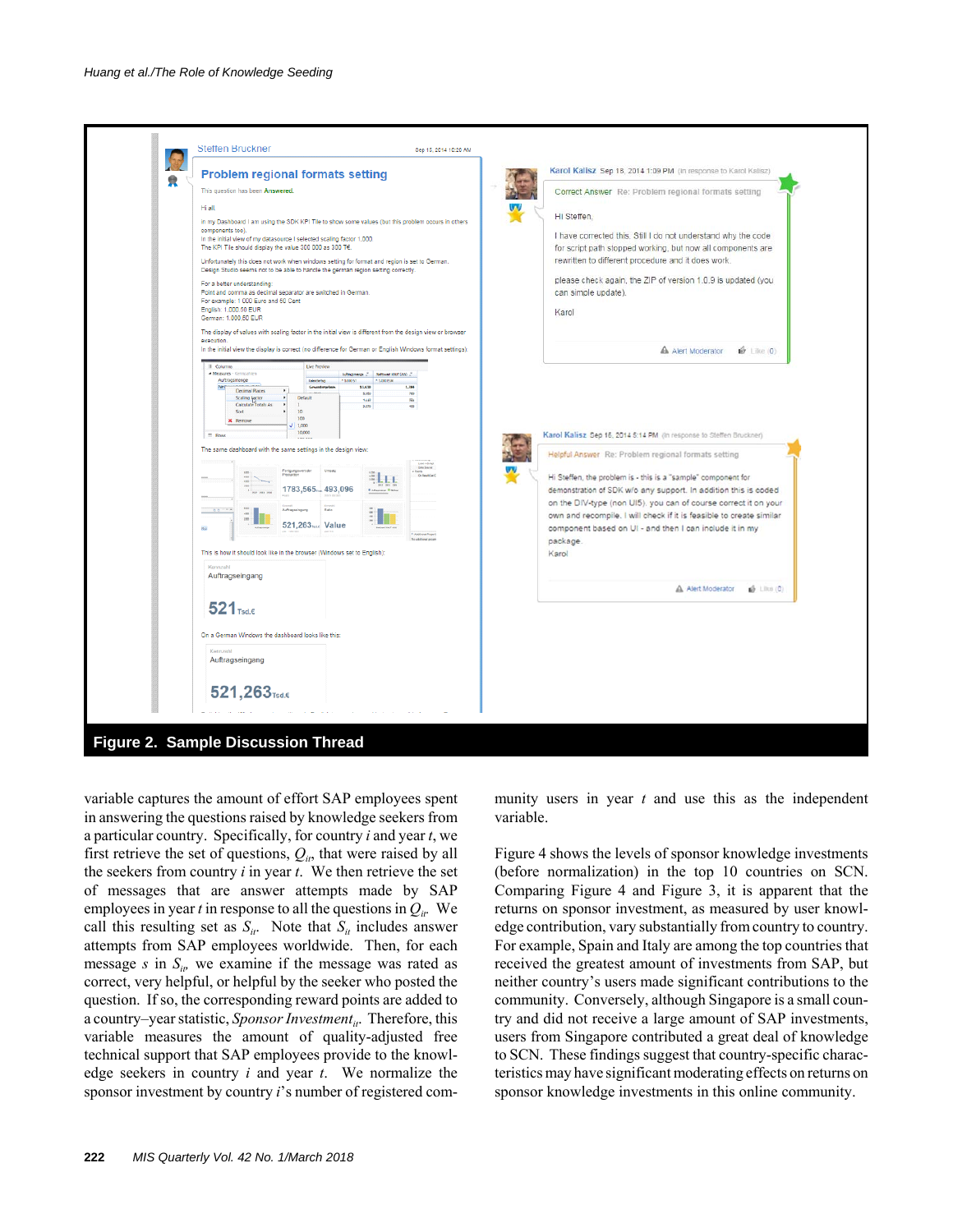



#### **Moderator Variables**

The key moderating variables of interest in this study are the country-level IT infrastructure and the age of the community. We use the number of secure Internet servers per million people as a measure of IT infrastructure (the data were retrieved from the World Bank database). Secure Internet servers use encryption technology in Internet transactions and are usually deployed to support enterprise-level web applications and e-commerce transactions. This is an appropriate measure because the context of our study is the online knowledge community of enterprise software.

To examine the pattern of the returns on sponsor investments over time, we use the age of the SCN. Because SCN was established at the beginning of 2004, the variable is constructed as (calendar year – 2004). Because our sample period is 2004–2010, the age variable ranges from 0 to 6.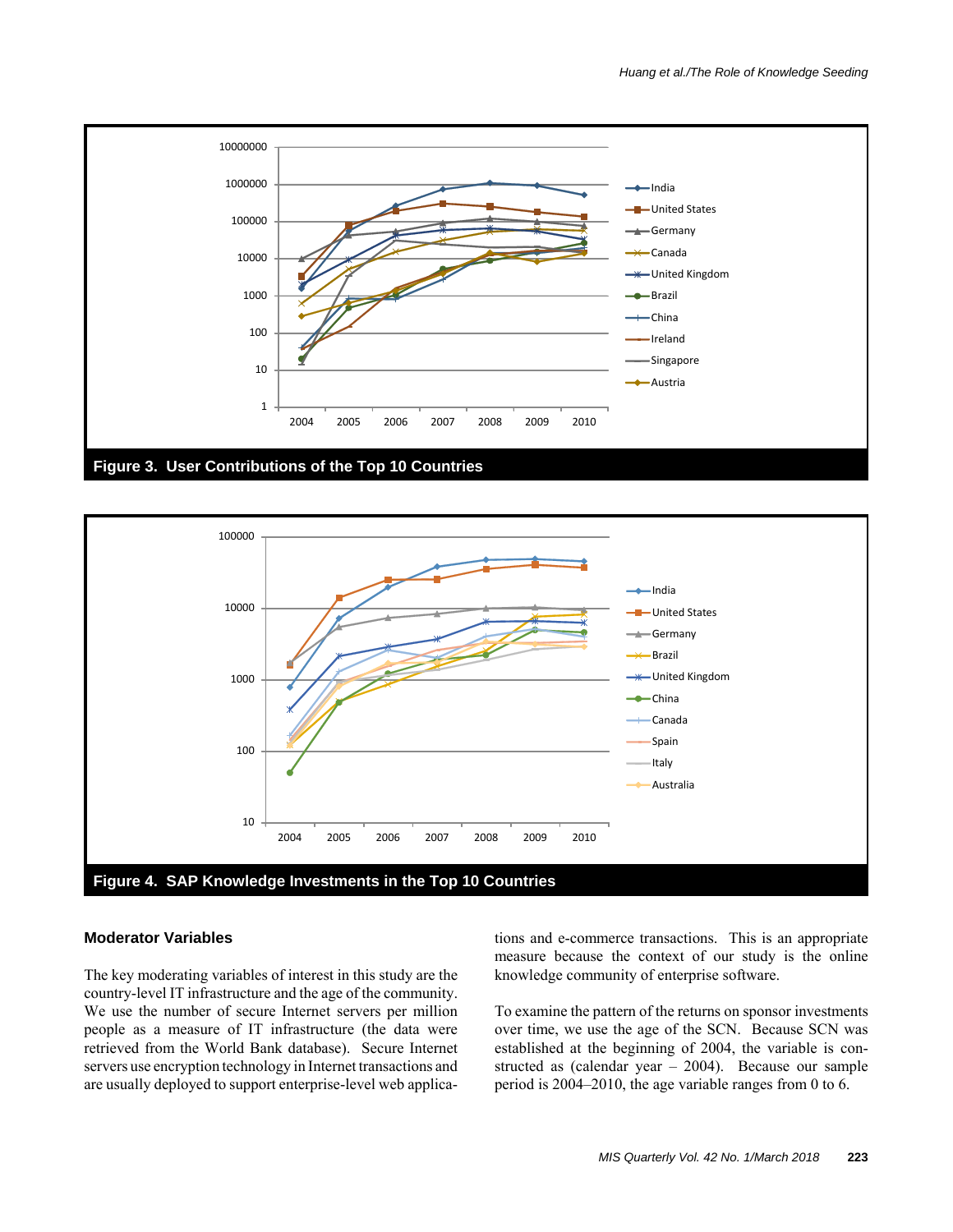### **Control Variables**

A country's user knowledge contribution to SCN is likely to be driven by the accumulation of knowledge in the technology field, which is a function of the country's inputs into the focal technology  $(X_i)$ . To capture the effect of the accumulated knowledge base, we use several control variables. First, we control for the number of SAP employees in a country, particularly those who work in the technology field (instead of those who work in sales and marketing), because they help the accumulation and diffusion of knowledge related to SAP technology in the country. Precise data on the number of SAP employees in each country are not publicly available. However, many of SAP's technical personnel have registered for an account on SCN, and they actively participate in the forum discussions. Therefore, we retrieve the set of active SAP employees from each country *i* who posted at least one message in year *t*, and we use the aggregate counts of SAP employees who are active on SCN as a proxy to control for the number of SAP employees in each country *i* and year *t*.

Second, there may be some other forms of unobserved sponsor investments in the country that are correlated with knowledge seeding on SCN. For example, the sponsor's investments in providing training to its clients or its efforts in developing distribution channels and partner networks could lead to the accumulation and dissemination of knowledge related to its software products, which in turn results in more user contributions on SCN. To address this issue, we use the establishment of SAP offices in each country at different periods as a proxy for the sponsor's other general investments in the country. The underlying assumption is that setting up a local office is a decision that SAP makes based on its sales in the country and the size of the customer base; this variable represents significant investments that SAP makes outside of the online community. We visited the historical web pages (https://archive.org/), which contained the office contact information from the SAP websites in different countries at different time periods, and we construct a binary variable that indicates whether SAP had at least one office in the country in a particular year.

Third, the SCN user groups from different countries may have different levels of prior experience with SAP enterprise software, and such variations may be correlated with both sponsor knowledge investment and user knowledge contribution. Therefore, we explicitly control for the user group's average experience. We measure SCN members' prior experience by the number of years since they first registered on SCN and joined the community. We calculate the average member experience for each country–year observation and include this variable in the regressions.

Fourth, while SAP employees solve a fraction of the questions that are raised on the SCN, the majority of the questions are solved by the collective efforts of peer users other than SAP employees. If user contribution from country *i* is a function of the latter type of peer support (e.g., due to reciprocity) and the amount of peer support is correlated with sponsor investment, our estimate of the return on sponsor knowledge investment is biased. To address this concern, for each country *i* in year *t*, we derive the latter type of support from peer users (users other than SAP employees) and call this *peer support*. Consistent with our measure of sponsor investment, peer support is also normalized by a country's number of registered users. Our data show that users other than SAP employees contribute as much as 8.5 times the knowledge contribution of SAP employees (the mean sponsor investment in our sample is 637.6, while the mean peer support is 5459.7, before normalization).

We also collect information on country-level socioeconomic characteristics  $(Z_{ii})$  that may influence the knowledge accumulation and contribution from a country's user group. For example, the availability of labor force could be correlated with sponsor investments in the country, which may produce biases in our estimate of the effects of sponsor investments on user contribution. We address this issue by incorporating the labor force participation rate into our regression. This variable represents the proportion of the population aged 15 years or older that is economically active, meaning that they supply labor for the production of goods and services during a specified period.<sup>2</sup>

Our final sample is organized in a panel data structure with 179 countries over a seven-year (2004–2010) period. The total number of observations is 1,155. Table 1 and Table 2 present the summary statistics and the correlation of the key variables, respectively. We find that community users contribute most of the knowledge on SCN. As Mark Finnern, the SAP community evangelist, predicted, ultimately 90% of knowledge contribution comes from users (7.09 reward points for an average country–year) compared with about 10% of knowledge seeding from SAP (0.87 reward points for a country–year).

 $2$ We also tried to include several other socioeconomic factors such as gross domestic product, population, foreign direct investment, education level, level of urbanization, and so forth. However, none were statistically significant, and including them introduced multicollinearity issues. Therefore, we do not use them.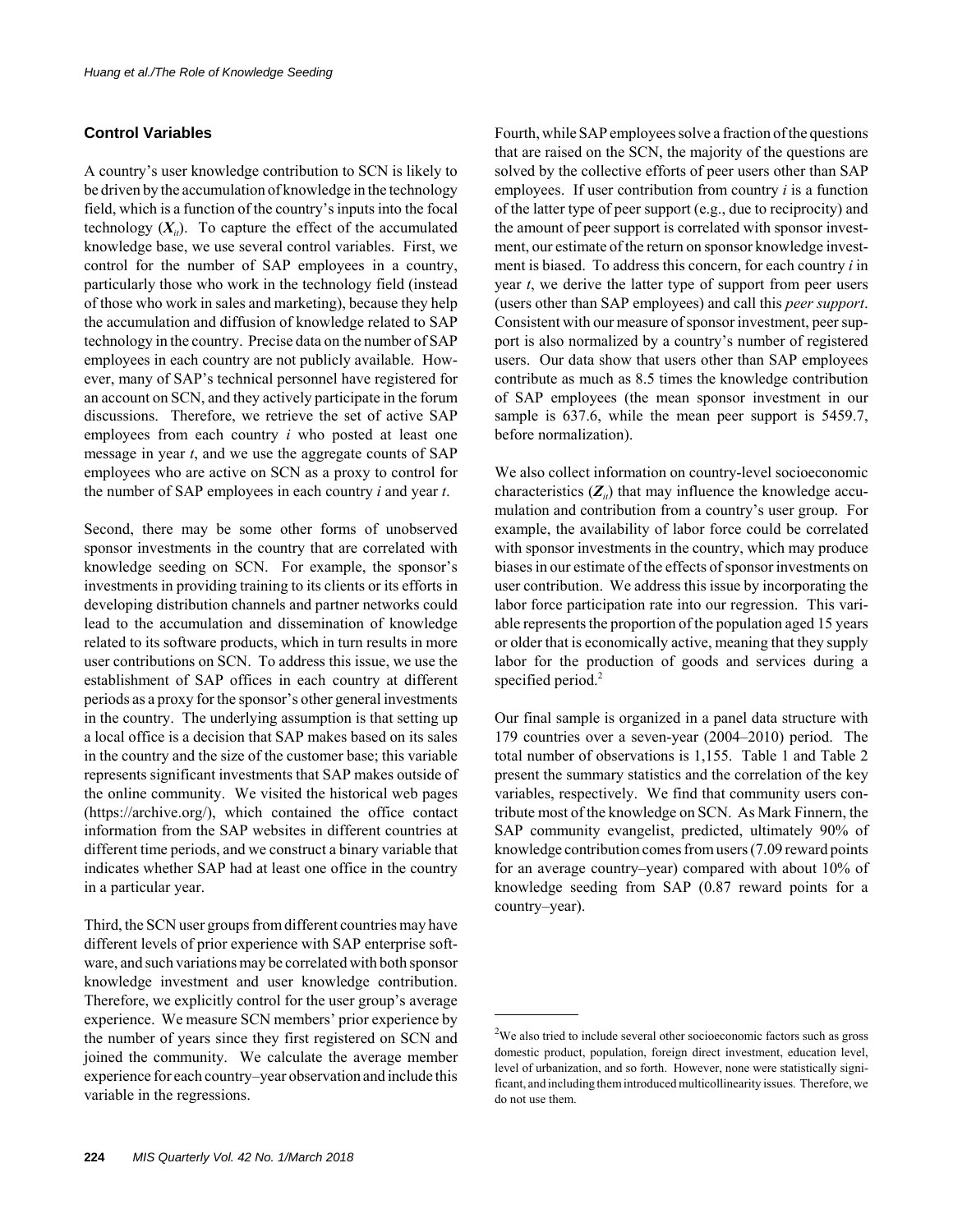| <b>Table 1. Summary Statistics</b>       |                                               |            |        |           |       |         |  |
|------------------------------------------|-----------------------------------------------|------------|--------|-----------|-------|---------|--|
|                                          | Unit                                          | <b>Obs</b> | Mean   | <b>SD</b> | Min   | Max     |  |
| User contribution/per user               | Reward points                                 | 1155       | 2.63   | 7.20      | 0.00  | 167.00  |  |
| Sponsor knowledge investment/per<br>user | Reward points                                 | 1155       | 0.87   | 1.91      | 0.00  | 35.00   |  |
| IT infrastructure                        | Secure Internet servers<br>per million people | 1155       | 136.69 | 322.41    | 0.01  | 3229.81 |  |
| Community age                            | Year                                          | 1155       | 3.10   | 1.98      | 0.00  | 6.00    |  |
| Active SAP employees                     | Person                                        | 1155       | 13.66  | 76.42     | 0.00  | 863.00  |  |
| SAP office                               | Binary                                        | 1155       | 0.40   | 0.49      | 0.00  | 1.00    |  |
| Average member experience                | Years                                         | 1155       | 1.11   | 0.95      | 0.00  | 6.00    |  |
| Peer support/ per user                   | Reward points                                 | 1155       | 7.09   | 19.49     | 0.00  | 372.00  |  |
| Labor force participation                | Percent                                       | 1155       | 63.31  | 10.18     | 40.20 | 89.60   |  |

|                | <b>Table 2. Correlations</b>             |                     |                     |                     |                  |                     |                     |                     |                  |       |
|----------------|------------------------------------------|---------------------|---------------------|---------------------|------------------|---------------------|---------------------|---------------------|------------------|-------|
|                |                                          | 1                   | $\mathbf{2}$        | 3                   | 4                | 5                   | 6                   | 7                   | 8                | 9     |
| $\mathbf{1}$   | User contribution/per<br>user            | 1.000               |                     |                     |                  |                     |                     |                     |                  |       |
| $\overline{2}$ | Sponsor knowledge<br>investment/per user | $-0.014$<br>(0.649) | 1.000               |                     |                  |                     |                     |                     |                  |       |
| 3              | IT infrastructure                        | 0.076<br>(0.015)    | $-0.019$<br>(0.549) | 1.000               |                  |                     |                     |                     |                  |       |
| $\overline{4}$ | Community age                            | 0.024<br>(0.449)    | 0.026<br>(0.410)    | 0.151<br>(0.000)    | 1.000            |                     |                     |                     |                  |       |
| 5              | Active SAP employees                     | 0.130<br>(0.000)    | $-0.012$<br>(0.693) | 0.165<br>(0.000)    | 0.070<br>(0.017) | 1.000               |                     |                     |                  |       |
| 6              | SAP office                               | 0.166<br>(0.000)    | $-0.034$<br>(0.282) | 0.261<br>(0.000)    | 0.017<br>(0.572) | 0.216<br>(0.000)    | 1.000               |                     |                  |       |
| $\overline{7}$ | Average member<br>experience             | 0.037<br>(0.233)    | $-0.062$<br>(0.048) | 0.255<br>(0.000)    | 0.755<br>(0.000) | 0.122<br>(0.000)    | 0.201<br>(0.000)    | 1.000               |                  |       |
| 8              | Peer support/per user                    | 0.043<br>(0.170)    | 0.215<br>(0.000)    | $-0.031$<br>(0.326) | 0.033<br>(0.288) | $-0.015$<br>(0.626) | $-0.091$<br>(0.004) | $-0.107$<br>(0.001) | 1.000            |       |
| 9              | Labor force<br>participation             | -0.095<br>(0.002)   | 0.056<br>(0.072)    | 0.022<br>(0.449)    | 0.024<br>(0.415) | $-0.044$<br>(0.133) | $-0.201$<br>(0.000) | $-0.070$<br>(0.017) | 0.057<br>(0.067) | 1.000 |

**Note**: Significance levels are in parentheses.

# **Results**

# *Main Results*

We use fixed-effects panel data models to investigate the role of sponsor investment in stimulating contributions from users to the online community, as well as the moderating effects of community age and country-level IT infrastructure. We enter the dependent variable—user knowledge contribution, normalized by the number of users—in its logarithm form into the regressions. In all the models, we also include indicator variables for each of the time periods (except for a reference period). We use the logarithm form for the continuous explanatory variables IT infrastructure, sponsor knowledge seeding, and peer support due to overdispersion of these variables and to allow for a more intuitive interpretation of the regression coefficients in terms of elasticities.

The results of fixed-effects panel data analyses appear in columns 5–8 of Table 3. We include both country and timeperiod fixed effects and use heteroskedasticity-robust standard errors that are clustered by countries in all the models. Across all the models, the variance inflation factors of all the explanatory variables are below 10, suggesting that multicollinearity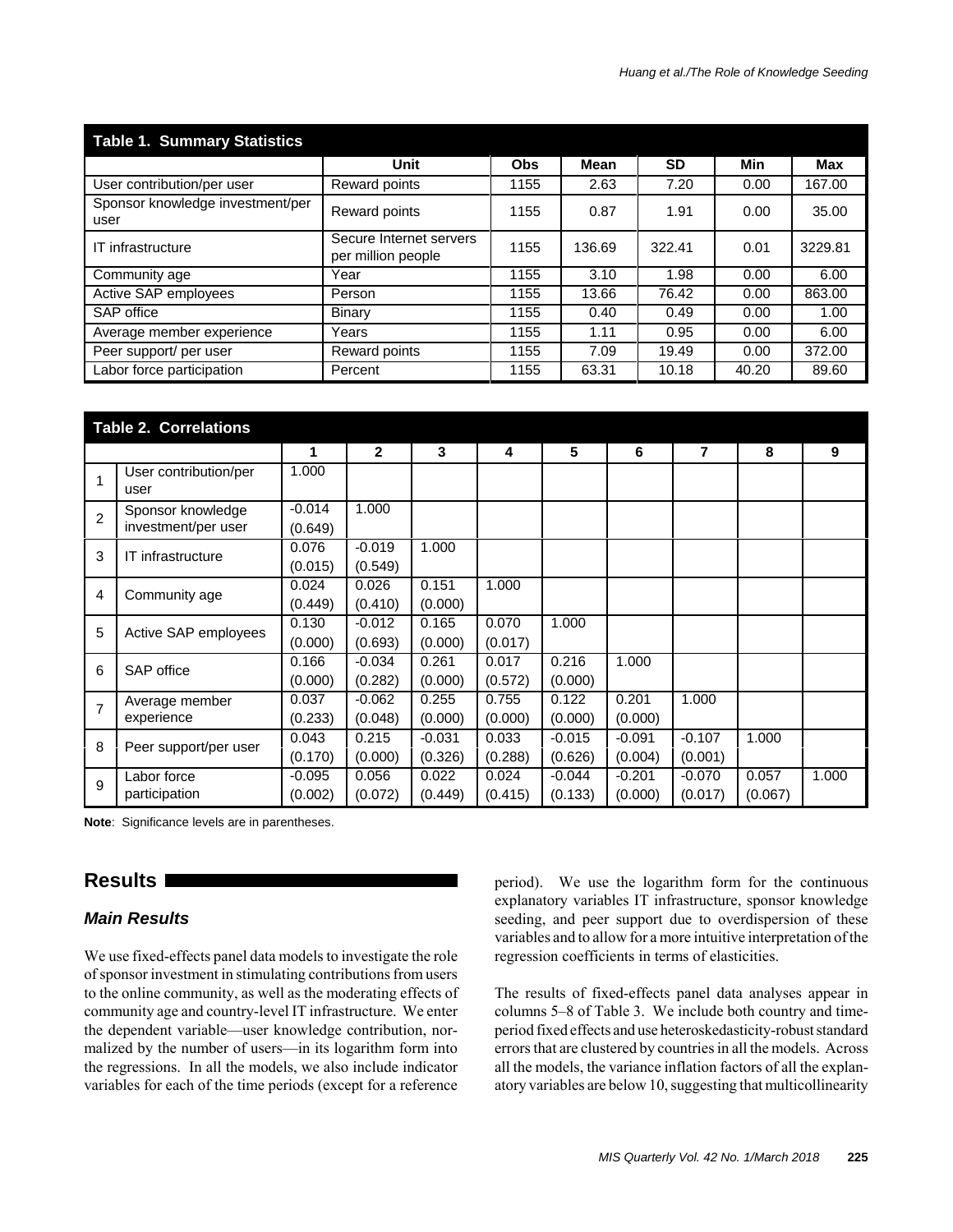| Table 3. How Sponsor Investments Influence User's Knowledge Contributions |                                 |                        |                        |                         |                        |                         |                        |                         |
|---------------------------------------------------------------------------|---------------------------------|------------------------|------------------------|-------------------------|------------------------|-------------------------|------------------------|-------------------------|
|                                                                           | (1)                             | (2)                    | (3)                    | (4)                     | (5)                    | (6)                     | (7)                    | (8)                     |
|                                                                           | <b>OLS</b>                      |                        |                        |                         |                        |                         | <b>Fixed Effects</b>   |                         |
|                                                                           |                                 |                        | IT                     | Community<br>Age and IT |                        |                         | IT                     | Community<br>Age and IT |
|                                                                           |                                 | Community<br>Age       | Infrastruc-<br>ture    | Infrastruc-<br>ture     |                        | Community<br>Age Inter- | Infrastruc-<br>ture    | Infrastruc-<br>ture     |
|                                                                           | <b>Main Effect Interactions</b> |                        | Interaction            | Interaction             | <b>Main Effect</b>     | actions                 | Interaction            | Interaction             |
| Log(Spon. Inv.)                                                           | $0.282***$<br>(0.057)           | $0.486***$<br>(0.083)  | $0.180**$<br>(0.076)   | $0.385***$<br>(0.098)   | $0.191***$<br>(0.055)  | $0.401***$<br>(0.084)   | 0.081<br>(0.076)       | $0.292***$<br>(0.104)   |
| Log(Spon. Inv.) x<br>community age                                        |                                 | $-0.068**$<br>(0.026)  |                        | $-0.066***$<br>(0.024)  |                        | $-0.069***$<br>(0.025)  |                        | $-0.066***$<br>(0.025)  |
| Log(Spon. Inv.) x IT<br>infrastructure                                    |                                 |                        | $0.043*$<br>(0.023)    | $0.041*$<br>(0.023)     |                        |                         | $0.046*$<br>(0.026)    | $0.043*$<br>(0.025)     |
| IT infrastructure                                                         | $0.063*$<br>(0.032)             | $0.064**$<br>(0.032)   | $0.087***$<br>(0.024)  | $0.087***$<br>(0.024)   | 0.142<br>(0.137)       | 0.110<br>(0.140)        | 0.173<br>(0.139)       | 0.140<br>(0.142)        |
| Log(SAP employees)                                                        | $0.475***$<br>(0.068)           | $0.474***$<br>(0.069)  | $0.472***$<br>(0.036)  | $0.471***$<br>(0.036)   | $0.799***$<br>(0.129)  | $0.798***$<br>(0.128)   | $0.785***$<br>(0.130)  | $0.785***$<br>(0.129)   |
| SAP office                                                                | 0.182<br>(0.195)                | 0.211<br>(0.198)       | 0.173<br>(0.120)       | $0.201*$<br>(0.121)     | 0.094<br>(0.316)       | 0.043<br>(0.322)        | 0.083<br>(0.318)       | 0.034<br>(0.324)        |
| Member experience                                                         | 0.046<br>(0.076)                | 0.036<br>(0.075)       | 0.036<br>(0.054)       | 0.027<br>(0.054)        | $0.404***$<br>(0.095)  | 0.356***<br>(0.094)     | 0.399***<br>(0.096)    | $0.352***$<br>(0.095)   |
| Log(Peer Support)                                                         | $0.093**$<br>(0.041)            | $0.094**$<br>(0.041)   | $0.094***$<br>(0.034)  | $0.095***$<br>(0.034)   | $0.139***$<br>(0.038)  | $0.130***$<br>(0.038)   | $0.141***$<br>(0.038)  | $0.133***$<br>(0.038)   |
| Labor force participation                                                 | 0.005<br>(0.007)                | 0.005<br>(0.007)       | 0.006<br>(0.004)       | 0.005<br>(0.004)        | $0.116**$<br>(0.045)   | $0.110**$<br>(0.044)    | $0.113**$<br>(0.045)   | $0.107**$<br>(0.044)    |
| Constant                                                                  | $-1.201**$<br>(0.466)           | $-1.600***$<br>(0.517) | $-1.537***$<br>(0.337) | $-1.649***$<br>(0.340)  | $-8.484***$<br>(2.835) | $-7.836***$<br>(2.777)  | $-8.336***$<br>(2.856) | $-7.719***$<br>(2.791)  |
| Country fixed effects                                                     |                                 |                        |                        |                         | Yes                    | Yes                     | Yes                    | Yes                     |
| Year fixed effects                                                        | Yes                             | Yes                    | Yes                    | Yes                     | Yes                    | Yes                     | Yes                    | Yes                     |
| Observations                                                              | 1,155                           | 1,155                  | 1,155                  | 1,155                   | 1,155                  | 1,155                   | 1,155                  | 1,155                   |
| R-squared                                                                 | 0.333                           | 0.340                  | 0.336                  | 0.342                   | 0.604                  | 0.609                   | 0.606                  | 0.611                   |
| Number of countries                                                       | 179                             | 179                    | 179                    | 179                     | 179                    | 179                     | 179                    | 179                     |

**Notes**: Dependent variable is the logarithm of user contribution. Robust standard errors are in parentheses.

is not likely to produce biases in the estimate. For comparison purposes, we also present results from ordinary least squares (OLS) models with robust standard errors clustered by countries in columns 1–4 of Table 3. In columns 1 and 5, we present a baseline knowledge contribution model in which we include sponsor knowledge investments, age of the community, and IT infrastructure, together with country-level inputs into the community and socioeconomic factors. We find that country-level inputs into the community, such as the number of active SAP employees from the country, or average member experience, significantly predict user contribution.

We find support for H1 because sponsor knowledge investment is consistently positive and highly significant in columns 1 and 5. Specifically, the coefficient estimate of the fixedeffects model suggests that the output elasticity of sponsor knowledge investment is  $0.191$  ( $p < 0.01$ ) (see column 5 in Table 3), which means that a 1% increase in sponsor investment leads to a 0.19% increase in user contribution. Interestingly, we find that an average user responds to sponsor investments more strongly than to peer support (with elasticity 0.191 versus 0.139); however, the difference is not statistically significant (F(1, 178) = 0.49,  $p = 0.49$ ). The output elasticity of the OLS estimate (column 1) is slightly higher (0.282), but this is not surprising because the fixedeffect model uses only within-country variations.

To test H2, which states that the returns on sponsor knowledge investment vary over time, we add the interaction term between sponsor investment and community age, and we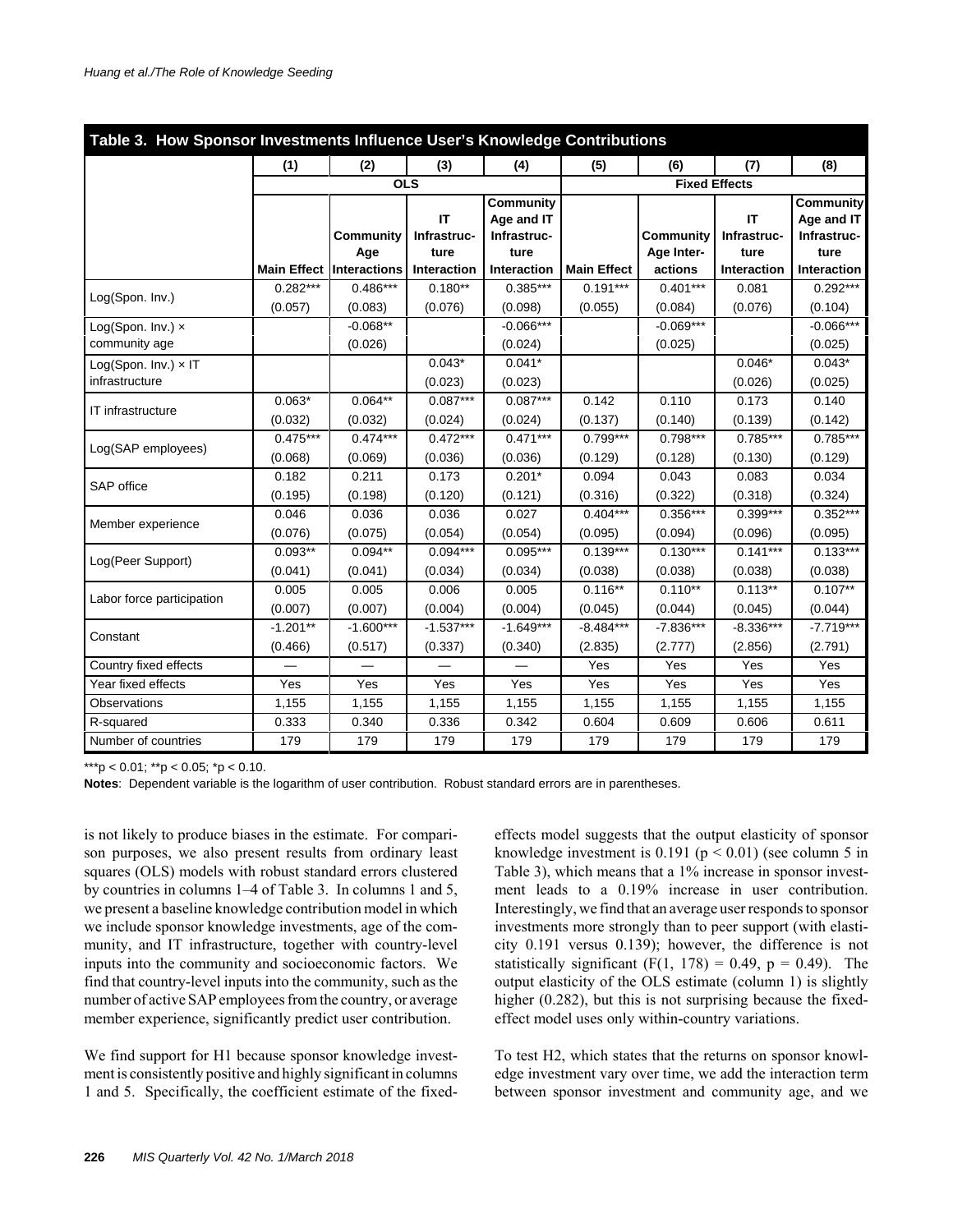present the results in columns 2 and 6 of Table 3. We find support for H2, in that there is a decreasing return on sponsor investment over time; its interaction with age is significantly negative ( $p < 0.01$ ), suggesting that the average output elasticity of sponsor investment is lower in mature stages of the community. The estimates from the fixed-effects model and the OLS model are highly similar.

To test H3, we run a regression model that incorporate the interaction between sponsor investment and IT infrastructure, and we present the results in columns 3 and 6. We find support for H3 ( $p < 0.1$ ) in both the fixed-effects estimation and the OLS estimation, suggesting that the sponsor receives higher levels of user contribution from the same amount of investment when the investment is made in a country with higher levels of IT infrastructure.

We combine both the age interaction and the IT infrastructure interaction into a single model, and we present the results from the full model in columns 4 and 8 of Table 3. Again, we find strong support for both H2 and H3 in both the fixedeffects model and the OLS model. Based on the results of the fixed-effects model (column 8), the marginal effect calculations suggest that when other variables are held at the mean level, the output elasticity of sponsor investment is 0.409 (p  $< 0.01$ ) when the community was first established (age = 0), and it drops to level of  $0.210 (p < 0.01)$  when the community is four years old.<sup>3</sup> The output elasticity drops to  $0.077$  (and not significant) in year five and even further to 0.011 (and not significant) in year six.

In Figure 5, we plot the output elasticity with regard to sponsor knowledge seeding over the lifetime of the community with a 95% confidence interval. This illustrates the change in return on sponsor investment over time, which clearly indicates a decreasing trend.

Similar marginal effect calculations based on the results from column 8 reveal that IT infrastructure significantly moderates the return on sponsor investments. For example, when we hold other variables at the mean level, the output elasticity of sponsor investment is  $0.184$  ( $p < 0.01$ ) when IT infrastructure is at the sample median level (where log[Internet servers per million people] = 2.28). The elasticity increases to  $0.278$  (p  $< 0.01$ ) when IT infrastructure is at the third quartile of the sample (where  $log[$ Internet servers per million people $]=4.47$ ) and drops to  $0.113$  ( $p < 0.1$ ) when IT infrastructure is at the first quartile of the sample (where log[Internet servers per million people]  $= 0.64$ ). Figure 6 intuitively illustrates the positive moderating effect of IT infrastructure on the rate of return on sponsor investment, plotting the output elasticity with a 95% confidence interval.

### *Robustness Tests*

We conduct a series of additional analyses using alternative variable measures and model specifications to demonstrate the robustness of our findings. First, there can be measurement error in our focal independent variable (sponsor knowledge investment) because we constructed it based on evaluations and feedback from knowledge seekers (i.e., users who post the questions). To the extent that some knowledge seekers are less able to judge the quality of answers or are less responsive in recognizing other people's help and providing feedback, our independent variable may underestimate the true level of effort provided by the sponsoring firm to support the user group in a country. We conduct a robustness test using an alternative definition of sponsor knowledge investment. For each question that is raised by a country's user, instead of aggregating the reward points associated with the answers provided by SAP employees, we simply count the number of answer attempts provided by SAP employees, regardless of whether they were voted as helpful by the knowledge seeker. We then aggregate the numbers over the set of questions raised by country *i* in year *t* to create a country–year level measure (normalized by the number of registered users), which we use as a proxy for the sponsor's investment in the country. We present the regression results using this alternative measure in column 1 (the main effect of sponsor investment) and column 2 (the interaction effects) of Table 4. These estimates suggest that our findings are robust to the use of this alternative measure, although the coefficient estimates differ due to the different unit of measurement (i.e., the number of answers versus reward points).

Second, while our measurement of IT infrastructure (i.e., the number of secure Internet servers per million people) captures important aspects of the use of IT in a country, it may not be a good indicator for individual-level or household-level Internet use. As an alternative, we use the number of Internet users per 100 people of a country to measure country-level IT infrastructure development. We obtained these data from the International Telecommunication Union database. Prior research has shown that Internet usage is an important incubator for facilitating information exchange and knowledge acquisition and a primary indicator of IT infrastructure (Forman 2005). We rerun our models using this alternative measure of IT infrastructure and present the results in column 3 (the main-effect model) and column 4 (the full model) of Table 4. The results are highly consistent with those from the

 $3$ We used the "margins" command in Stata to calculate these marginal effects. baseline models.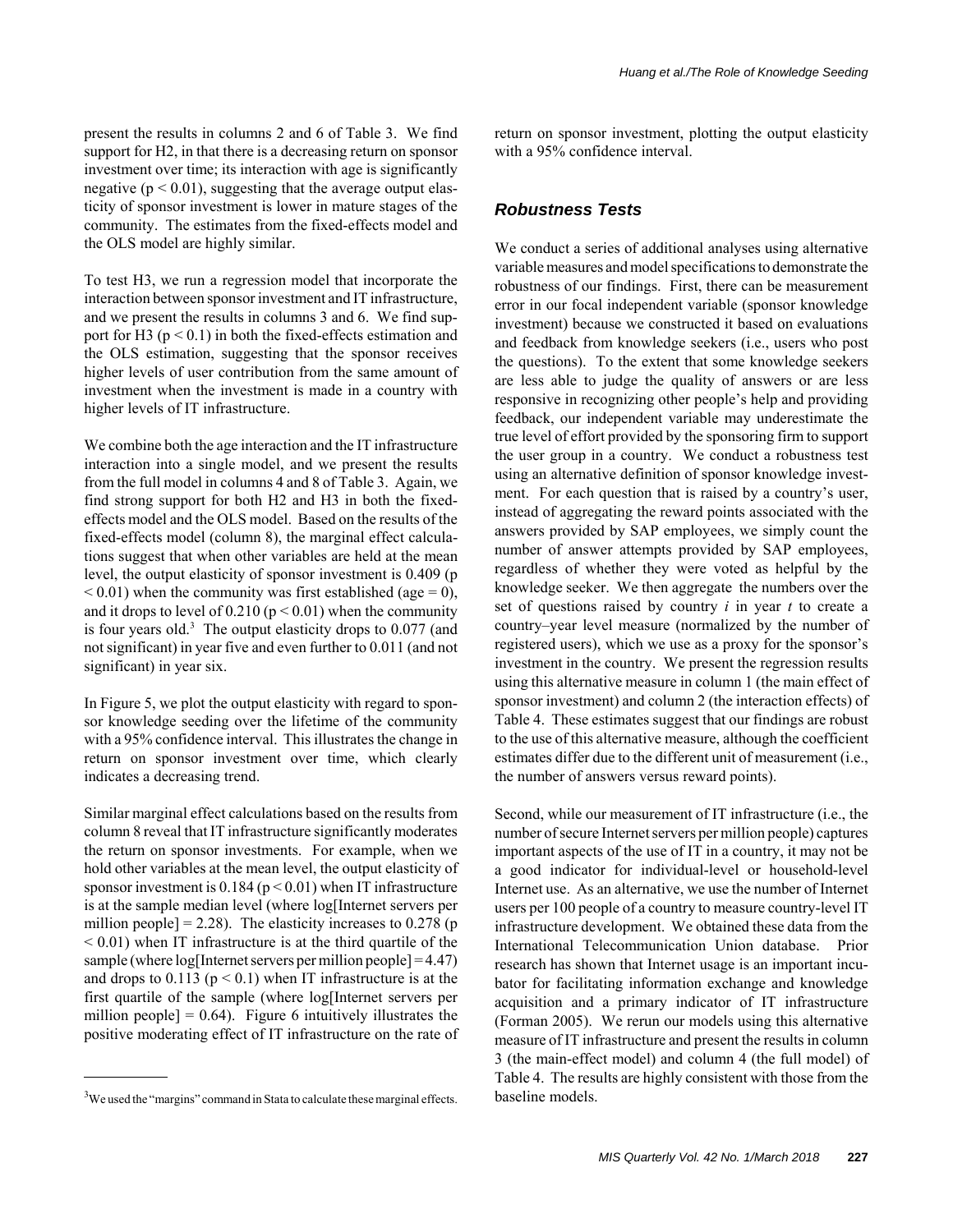



Third, as we discussed earlier in the paper, users from three countries—India, the United States, and Germany—are the most active and make significantly higher contributions to SCN than the other countries in our sample. It is possible that our estimates are disproportionally influenced by these three countries, whose user behaviors may be systematically different from users in the rest of the world. In column 5 (the main-effect model) and column 6 (the full model), we present models that exclude these top three countries from the sample and find that their exclusion results in little change to the coefficient estimates.

Fourth, because the set of year fixed effects do not fully control for the trend of the influence of sponsor knowledge investment on user knowledge contribution over time, we add a set of interactions (sponsor knowledge investment  $\times$  year dummies) into the panel fixed-effects regressions. The results in column 7 (the main-effect model) and column 8 (the full model) suggest that the effect of knowledge seeding is even stronger after we control for the time trend.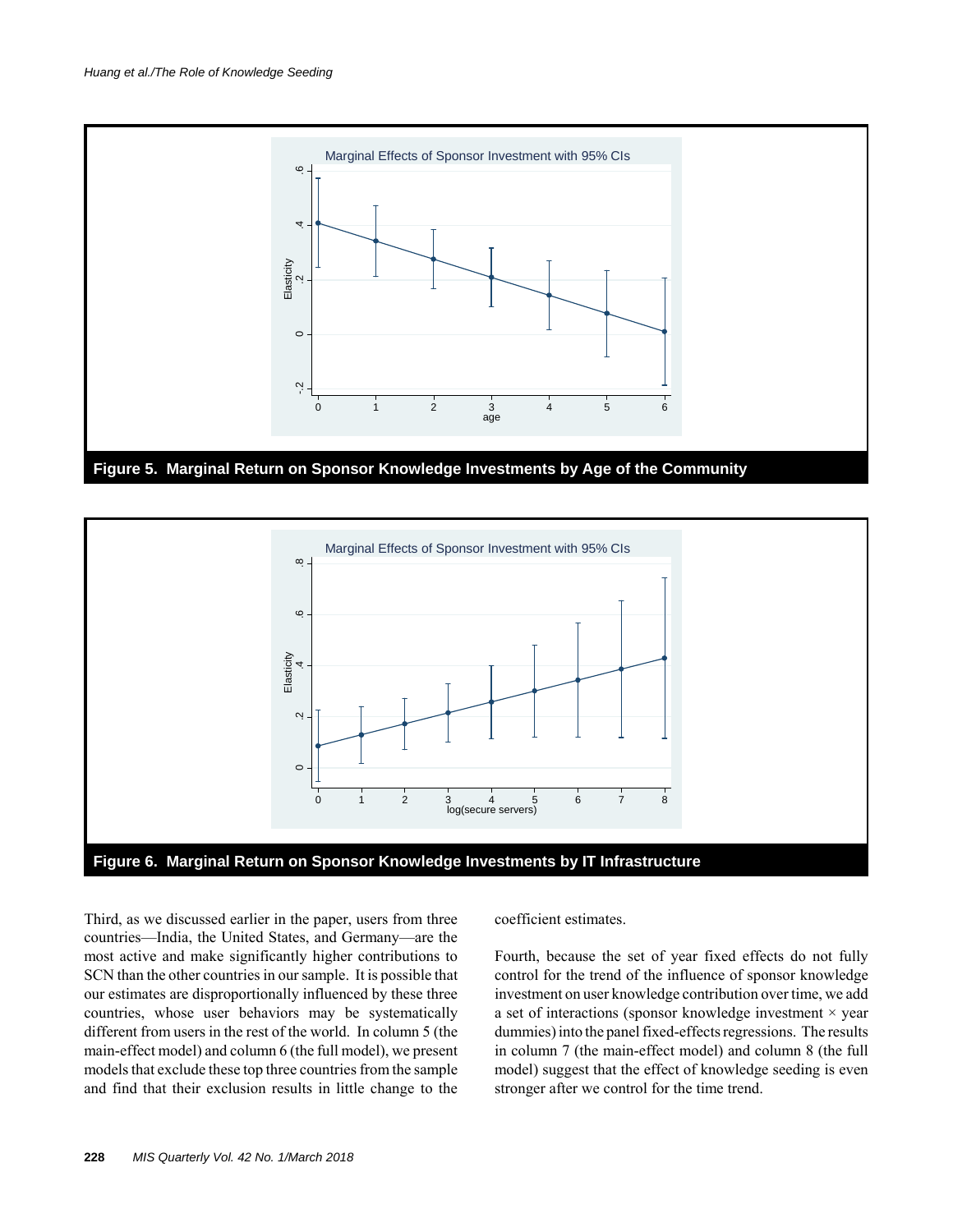| Table 4. Additional Analyses and Robustness Tests |                       |                                                        |                                                    |                       |                         |                       |                       |                                       |                       |                          |
|---------------------------------------------------|-----------------------|--------------------------------------------------------|----------------------------------------------------|-----------------------|-------------------------|-----------------------|-----------------------|---------------------------------------|-----------------------|--------------------------|
|                                                   | (1)                   | (2)                                                    | (3)                                                | (4)                   | (5)                     | (6)                   | (7)                   | (8)                                   | (9)                   | (10)                     |
|                                                   |                       | <b>Alternative Measure</b><br>of Sponsor<br>Investment | <b>Alternative Measure</b><br>of IT Infrastructure |                       | <b>Exclude Outliers</b> |                       |                       | Add Log(Spon. Inv.)<br>x Year Dummies |                       | <b>Dropping Controls</b> |
|                                                   | <b>Main</b>           | Inter-                                                 | Main                                               | Inter-                | Main                    | Inter-                | Main                  | Inter-                                | <b>Main</b>           | Inter-                   |
|                                                   | <b>Effect</b>         | actions                                                | <b>Effect</b>                                      | actions               | Effect                  | actions               | Effect                | actions                               | <b>Effect</b>         | actions                  |
| Log(Spon. Inv.)                                   | $0.324***$<br>(0.078) | $0.336***$<br>(0.100)                                  | $0.184***$<br>(0.051)                              | $0.300***$<br>(0.095) | $0.190***$<br>(0.055)   | $0.289***$<br>(0.105) | $0.517***$<br>(0.104) | $0.401***$<br>(0.124)                 | $0.298***$<br>(0.052) | $0.399***$<br>(0.104)    |
| Log(Spon. Inv.) x                                 |                       | $-0.048**$                                             |                                                    | $-0.068***$           |                         | $-0.066***$           |                       | $-0.074***$                           |                       | $-0.082***$              |
| community age                                     |                       | (0.020)                                                |                                                    | (0.024)               |                         | (0.025)               |                       | (0.027)                               |                       | (0.026)                  |
| Log(Spon. Inv.) x                                 |                       | $0.059***$                                             |                                                    | $0.004**$             |                         | $0.043*$              |                       | $0.041*$                              |                       | $0.054**$                |
| IT infrastructure                                 |                       | (0.021)                                                |                                                    | (0.002)               |                         | (0.025)               |                       | (0.025)                               |                       | (0.026)                  |
|                                                   | 0.141                 | 0.158                                                  | 0.014                                              | 0.015                 | 0.147                   | 0.144                 | 0.096                 | 0.126                                 |                       | $0.406**$                |
| IT infrastructure                                 | (0.136)               | (0.136)                                                | (0.009)                                            | (0.010)               | (0.138)                 | (0.143)               | (0.138)               | (0.141)                               |                       | (0.171)                  |
| Log(SAP                                           | $0.753***$            | $0.733***$                                             | $0.805***$                                         | $0.784***$            | $0.791***$              | $0.778***$            | $0.774***$            | $0.765***$                            |                       |                          |
| employees)                                        | (0.126)               | (0.126)                                                | (0.128)                                            | (0.128)               | (0.135)                 | (0.135)               | (0.132)               | (0.133)                               |                       |                          |
| SAP office                                        | 0.073                 | 0.022                                                  | 0.037                                              | $-0.010$              | 0.094                   | 0.035                 | 0.040                 | 0.032                                 |                       |                          |
|                                                   | (0.309)               | (0.313)                                                | (0.313)                                            | (0.318)               | (0.315)                 | (0.324)               | (0.320)               | (0.322)                               |                       |                          |
| Member                                            | 0.396***              | $0.355***$                                             | $0.353***$                                         | $0.295***$            | $0.409***$              | 0.356***              | $0.349***$            | $0.347***$                            |                       |                          |
| experience                                        | (0.096)               | (0.099)                                                | (0.082)                                            | (0.083)               | (0.095)                 | (0.096)               | (0.093)               | (0.094)                               |                       |                          |
| Log(Peer Support)                                 | $0.131***$            | $0.128***$                                             | $0.129***$                                         | $0.120***$            | $0.137***$              | $0.132***$            | $0.125***$            | $0.128***$                            |                       |                          |
|                                                   | (0.038)               | (0.039)                                                | (0.036)                                            | (0.036)               | (0.038)                 | (0.038)               | (0.038)               | (0.038)                               |                       |                          |
| Labor force                                       | $0.121***$            | $0.113**$                                              | $0.092**$                                          | $0.088**$             | $0.116**$               | $0.107**$             | $0.104**$             | $0.102**$                             |                       |                          |
| participation                                     | (0.045)               | (0.044)                                                | (0.043)                                            | (0.042)               | (0.046)                 | (0.046)               | (0.044)               | (0.044)                               |                       |                          |
| Constant                                          | $-9.935***$           | $-9.416***$                                            | $-6.851**$                                         | $-6.404**$            | $-8.421***$             | $-7.664***$           | $-7.328***$           | $-7.263**$                            | $-0.253***$           | $-1.756***$              |
|                                                   | (2.909)               | (2.883)                                                | (2.689)                                            | (2.621)               | (2.935)                 | (2.890)               | (2.792)               | (2.806)                               | (0.083)               | (0.547)                  |
| Log(Spon. Inv.) x<br>Year dummies                 |                       |                                                        |                                                    |                       |                         |                       | Yes                   | Yes                                   |                       |                          |
| Country fixed effects                             | Yes                   | Yes                                                    | Yes                                                | Yes                   | Yes                     | Yes                   | Yes                   | Yes                                   | Yes                   | Yes                      |
| Year fixed effects                                | Yes                   | Yes                                                    | Yes                                                | Yes                   | Yes                     | Yes                   | Yes                   | Yes                                   | Yes                   | Yes                      |
| Observations                                      | 1,155                 | 1,155                                                  | 1,155                                              | 1,155                 | 1,134                   | 1,134                 | 1,155                 | 1,155                                 | 1,155                 | 1,155                    |
| R-squared                                         | 0.606                 | 0.613                                                  | 0.602                                              | 0.609                 | 0.591                   | 0.598                 | 0.611                 | 0.613                                 | 0.553                 | 0.569                    |
| Number of countries                               | 179                   | 179                                                    | 179                                                | 179                   | 176                     | 176                   | 179                   | 179                                   | 179                   | 179                      |

**Note**: Dependent variable is the logarithm of user contribution. Fixed-effects panel data models are used in all columns. Robust standard errors are in parentheses.

Finally, beyond confirming that variance inflation factors are under 10 to mitigate concerns about multicollinearity, we take additional steps to address multicollinearity concerns due to the correlation between sponsor knowledge seeding and other control variables. We present the fixed-effects panel data estimates where we exclude all the control variables from the regressions in column 9 (the main-effect model) and column 10 (the full model). We find that the estimated effects of knowledge seeding are generally stronger, suggesting that multicollinearity issues, if any, tend to produce bias in the estimate toward zero.

# *Addressing Endogeneity Issues*

Although using fixed-effect models effectively controls for the impact of many time-invariant sources of unobserved heterogeneity, there may be time-varying country-level characteristics that are correlated with both user knowledge contribution and our key independent variable, raising potential concerns about endogeneity. In addition, as the sponsor of the community, SAP may choose to provide more support to countries with more active users, leading to reversecausality concerns. We discuss additional tests we conducted to alleviate endogeneity concerns.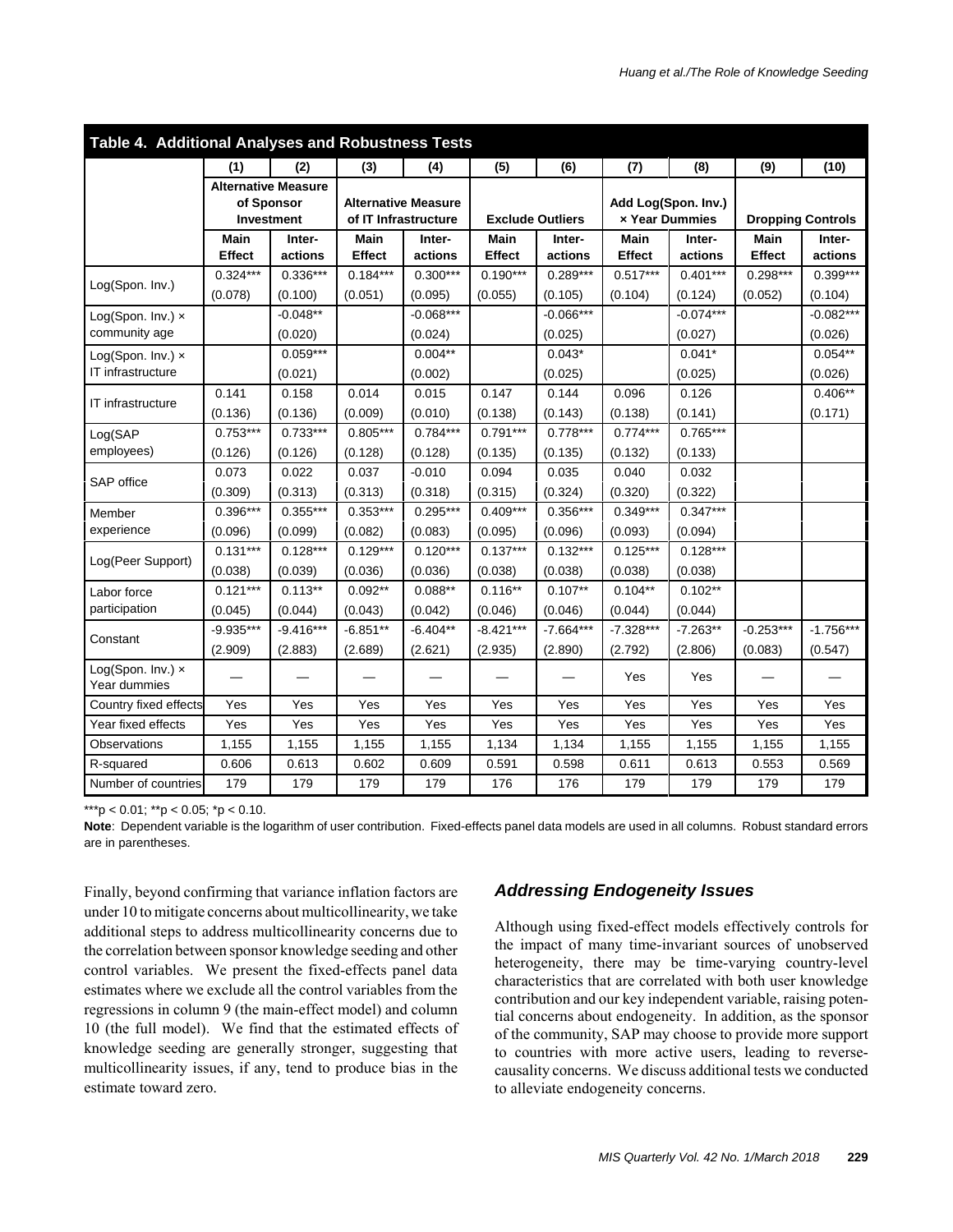First, because it is virtually impossible to control for all unobservables that may influence user contribution on SCN, we address potential concerns with regard to the endogeneity of sponsor investment using an Arellano–Bover/Blundell– Bond dynamic panel data estimation (Arellano and Bover 1995; Blundell and Bond 1998), which builds on the work of Arellano and Bond (1991). Dynamic panel estimates incorporate dynamic effects by adding a lagged dependent variable to the list of explanatory variables and use further lagged levels of the dependent variable and the first differences of exogenous variables as instruments to produce unbiased and efficient estimators for endogenous variables. The Arellano– Bover/Blundell–Bond estimator further improves the efficiency of the Arellano–Bond estimator by including lagged differences of the instruments. In column 1 (the main effect) of Table 5, we present the results of an Arellano–Bover/ Blundell–Bond dynamic panel model in which we treat both vendor knowledge investment and peer support as endogenous variables, together with the set of instruments used in the model and the diagnostic tests. In column 2 (the full model) of Table 5 we estimate the Arellano–Bover/Blundell– Bond model in which we treat peer support, sponsor knowledge investment, and their interactions with age and IT as endogenous variables. In both models, we find that the estimates are consistent with our main results, thus mitigating concerns about endogeneity effects. In addition, the Arellano–Bond test for zero autocorrelation in first-differenced errors in both models rejects the null at the first order and cannot reject the null at the second order, indicating that our instruments are valid.<sup>4</sup> The validity of the instrumental variables is also confirmed by the Hansen J overidentification tests in both models.

Second, to reduce concerns related to the possibility of reverse causality, we tested a model in which we use the lagged value of vendor knowledge investment and peer support as explanatory variables. While user knowledge contribution may drive contemporaneous vendor knowledge seeding, it should not drive vendor knowledge seeding in the prior year. We present the results of this model, using both OLS and fixed-effects specifications, in Table 6. We find that the results are qualitatively similar to those from the baseline models presented in columns 1 and 5 of Table 3.

Third, to further investigate the extent to which our findings are robust to the presence of unobserved country-level heterogeneities, we construct a set of instrumental variables and use a panel two-stage least squares (2SLS) method to correct for possible bias caused by endogeneity of sponsor knowledge seeding. Specifically, we use the following three

instruments, which are likely correlated with SAP's countryspecific knowledge investment but are unlikely to influence user knowledge contribution on SCN:

- 1. *Regulatory quality of a country*: We retrieve this variable from the World Governance Indicators, published by the World Bank. It reflects perceptions of the ability of the government to formulate and implement sound policies and regulations that permit and promote private sector development. A pro-business government is likely to attract an increasing amount of SAP knowledge investment to the country.
- 2. *Imports of goods and services by a country (% of GDP)*: A larger amount of imports represents a more attractive market for SAP; therefore, this variable is likely associated with greater SAP knowledge seeding.
- 3. *The dollar amount of R&D conducted by a country*: R&D is likely to increase complementary innovations that enhance the value of SAP products. However, because the R&D conducted by a country is unlikely to be specific to a firm, it should not drive up user knowledge contribution specific to SAP products.

Table 7 shows the results of the fixed-effects panel 2SLS estimation. In column 1, we report the results from the firststage equation in which the three instrumental variables are used in combination with other exogenous variables to predict sponsor knowledge seeding. We find that all the instruments have a strong correlation with vendor investment in the first stage, and the Hansen J overidentification test does not suggest that the instruments are invalid. However, we acknowledge that the set of instruments is not ideal and may still be weak instruments, as suggested by the Cragg–Donald Wald F-statistic (5.70), which is below the Stock–Yogo critical value of 10% maximal instrumental variable relative bias. The second-stage results, presented in column 2, suggest that sponsor knowledge seeding has a positive effect on user knowledge contribution, even after we account for its endogeneity. The coefficient estimate of sponsor investment is larger than that from the fixed-effects models in Table 3, possibly due to the removal of the substitution effect between sponsor knowledge seeding and user contribution in the instrumental variables regression. The result suggests that the endogeneity caused by unobserved heterogeneities is likely to produce a downward bias, and the main fixed-effects models in Table 3 may be more conservative estimates.

Fourth, we conducted a falsification test using an exogenous event: the introduction of a gamification feature by SAP in the online knowledge community. SAP introduced a new feature in 2009 to the existing reputation system that awards

<sup>4</sup> For detailed discussion, see *Stata Longitudinal-Data/Panel-Data Reference Manual: Release 11* (Stata Press, 2009).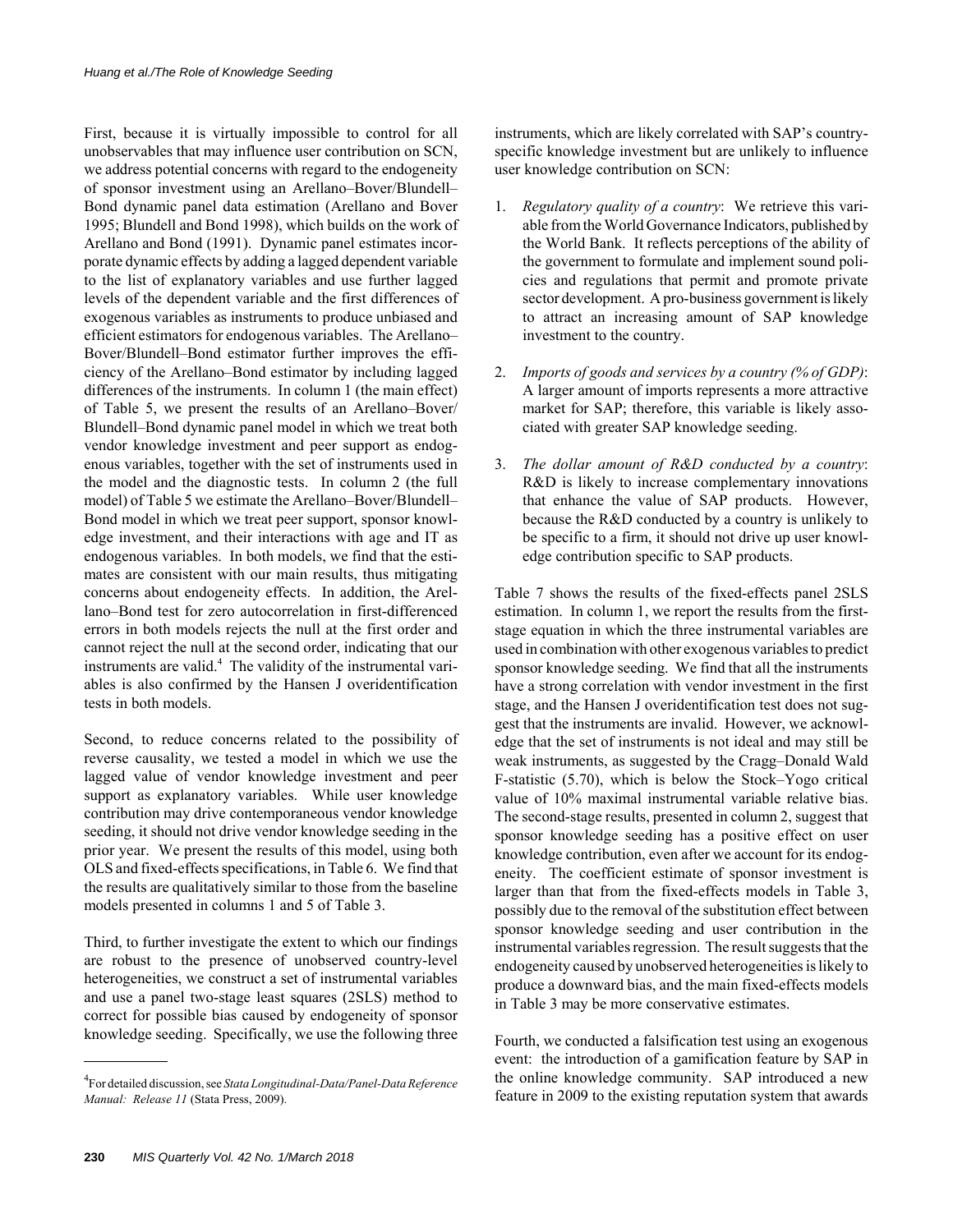|                                            | (1)                                   | (2)                                   |
|--------------------------------------------|---------------------------------------|---------------------------------------|
|                                            | <b>Main Effect</b>                    | <b>Interaction Effects</b>            |
| Lagged log(user knowledge                  | $0.431***$                            | $0.390***$                            |
| contribution)                              | (0.033)                               | (0.024)                               |
|                                            | $0.099**$                             | $0.161***$                            |
| Log(Spon. Inv.)                            | (0.041)                               | (0.060)                               |
|                                            |                                       | $-0.041***$                           |
| $Log(Spon. Inv.) \times community age$     |                                       | (0.014)                               |
|                                            |                                       | $0.002***$                            |
| $Log(Spon. Inv.) \times IT infrastructure$ |                                       | (0.001)                               |
|                                            | $-0.006$                              | $-0.011$                              |
| IT infrastructure                          | (0.061)                               | (0.035)                               |
|                                            | 0.110                                 | $0.233***$                            |
| Log(SAP employees)                         | (0.075)                               | (0.073)                               |
|                                            | $0.903***$                            | $0.925***$                            |
| <b>SAP</b> office                          | (0.240)                               | (0.149)                               |
|                                            | $0.484***$                            | $0.301***$                            |
| Member experience                          | (0.090)                               | (0.068)                               |
|                                            | $0.054**$                             | $0.061***$                            |
| Log(Peer support)                          | (0.025)                               | (0.019)                               |
|                                            | $-2.008$                              | $0.022**$                             |
| Labor force participation                  | (1.364)                               | (0.009)                               |
|                                            | $-0.247$                              | $-3.112***$                           |
| Constant                                   | (0.240)                               | (0.676)                               |
| Year fixed effects                         | Yes                                   | Yes                                   |
| Model fit                                  | Wald $\chi^2(13) = 322.86$            | Wald $\chi^2(15) = 1630.58$           |
|                                            | Prob > $\chi^2$ = 0.0000              | Prob > $\chi^2$ = 0.0000              |
| Arellano-Bond test for zero auto-          | First order $z = -4.75$ , $p = 0.000$ | First order $z = -4.89$ , $p = 0.000$ |
| correlation in first-differenced errors    | Second order $z = .90$ , $p = 0.368$  | Second order $z = .68$ , $p = 0.494$  |
| Hansen test of overidentifying             | $\chi^2$ (54) = 60.71                 | $\chi^2$ (77) = 84.46                 |
| restrictions                               | Prob > $\chi^2$ = 0.247               | Prob > $\chi^2$ = 0.262               |
| Observations                               | 1,007                                 | 1,007                                 |
| Number of countries                        | 179                                   | 179                                   |

#### **Notes**:

Dependent variable is the logarithm of user contribution. Robust standard errors are in parentheses.

Instruments used in the main effect regression: Differenced equation: GMM type: L(2/.).user contribution, L(2/.).sponsor investment, L(2/.).peer support; standard type: first difference of all exogenous explanatory variables. Level equation: GMM type: LD.user contribution, LD.sponsor investment, LD.peer support; standard type: constant.

Instruments used in the interaction effects regression: Differenced equation: GMM type: L(2/.).user contribution, L(2/.).sponsor investment, L(2/.).sponsor investment x community age, L(2/.).sponsor investment x IT infrastructure, L(2/.).peer support; standard type: first difference of all exogenous explanatory variables. Level equation: GMM type: LD.user contribution, LD.sponsor investment, LD.sponsor investment x community age, LD.sponsor investment × IT infrastructure, LD.peer support; standard type: constant.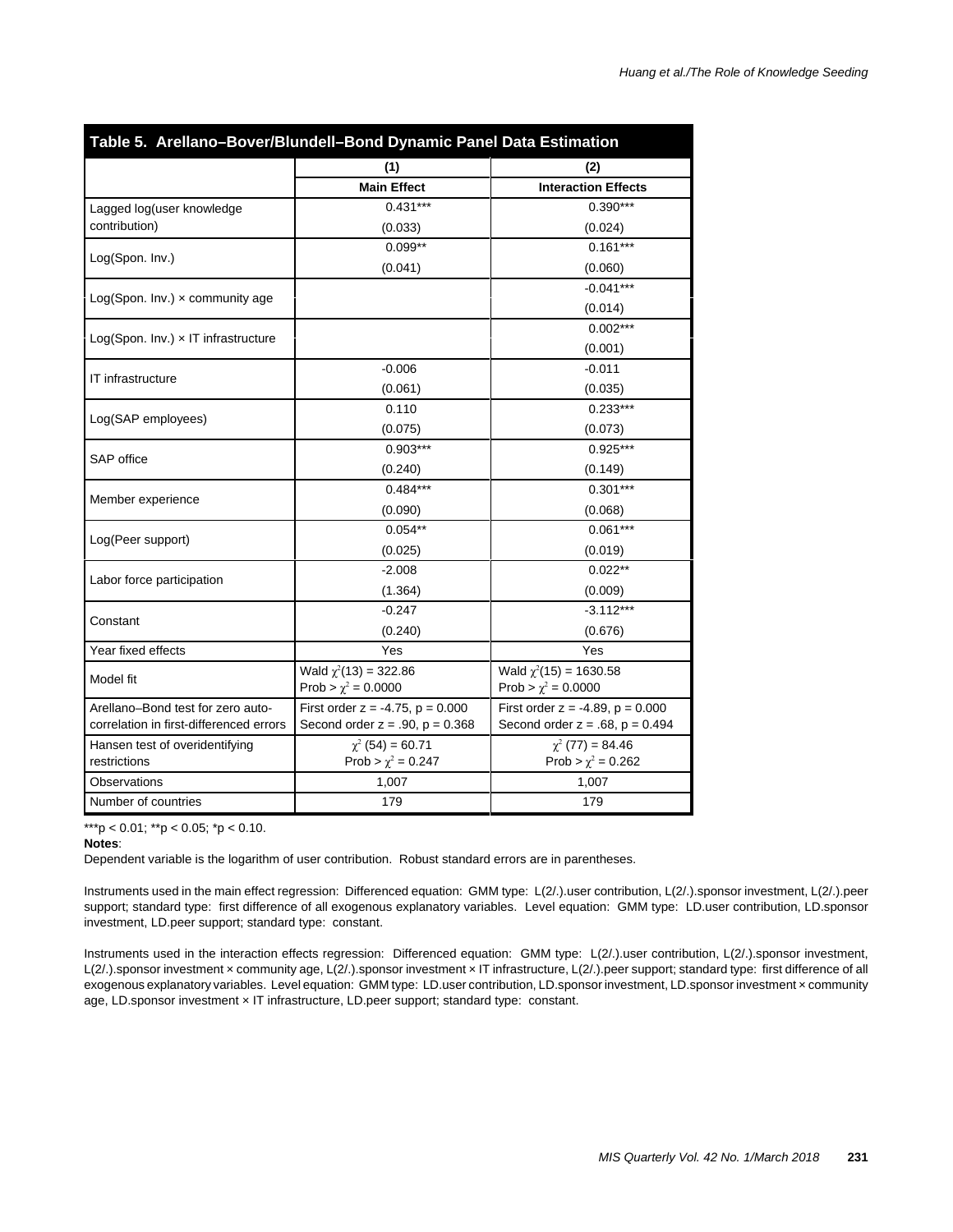| Table 6. Using Lagged Sponsor Investment and Peer Support as<br><b>Independent Variables</b> |            |                      |  |  |  |  |
|----------------------------------------------------------------------------------------------|------------|----------------------|--|--|--|--|
|                                                                                              | (1)        | (5)                  |  |  |  |  |
|                                                                                              | <b>OLS</b> | <b>Fixed Effects</b> |  |  |  |  |
|                                                                                              | $0.190***$ | $0.118**$            |  |  |  |  |
| Lagged Log(Spon. Inv.)                                                                       | (0.054)    | (0.047)              |  |  |  |  |
| IT infrastructure                                                                            | $0.068*$   | $-0.024$             |  |  |  |  |
|                                                                                              | (0.036)    | (0.157)              |  |  |  |  |
|                                                                                              | $0.440***$ | $0.367**$            |  |  |  |  |
| Log(SAP employees)                                                                           | (0.070)    | (0.145)              |  |  |  |  |
| SAP office                                                                                   | $0.550**$  | 0.837                |  |  |  |  |
|                                                                                              | (0.226)    | (0.529)              |  |  |  |  |
|                                                                                              | $-0.008$   | $0.360***$           |  |  |  |  |
| Member experience                                                                            | (0.075)    | (0.099)              |  |  |  |  |
|                                                                                              | 0.064      | 0.059                |  |  |  |  |
| Lagged Log(Peer support)                                                                     | (0.045)    | (0.044)              |  |  |  |  |
|                                                                                              | 0.006      | $0.101**$            |  |  |  |  |
| Labor force participation                                                                    | (0.007)    | (0.049)              |  |  |  |  |
|                                                                                              | $-1.164**$ | $-8.330**$           |  |  |  |  |
| Constant                                                                                     | (0.495)    | (3.201)              |  |  |  |  |
| Country fixed effects                                                                        |            | Yes                  |  |  |  |  |
| Year fixed effects                                                                           | Yes        | Yes                  |  |  |  |  |
| <b>Observations</b>                                                                          | 1,007      | 1,007                |  |  |  |  |
| R-squared                                                                                    | 0.349      | 0.646                |  |  |  |  |
| Number of countries                                                                          | 179        | 179                  |  |  |  |  |

**Note**: Dependent variable is the logarithm of user contribution. Robust standard errors are in parentheses.

platinum, gold, silver, and bronze medals as well as various badges to active contributors according to their contribution levels. SAP made the medals and badges highly visible, displaying the medals/badges in the user profiles of the contributors, in the discussion forums and blogs whenever the individuals make a post, and next to the individuals' names in the list of top contributors. The introduction of the medal/ badge system by SAP represents a "natural experiment" that exogenously increases the visibility of the active contributors among their peers. Because the medal/badge system promotes the status of active contributors and their recognition among peer community users, we expect that after the event, the incentives of user contribution would depend less on vendor engagement and more on peer engagement. Therefore, we expect the elasticity of user contribution in response to vendor investment to drop and the elasticity of user contribution in response to peer support to increase after the event.

Because this event provides a shift in the incentives of user contribution but not a shock to vendor knowledge investment, we use this event to conduct a falsification test rather than as

an instrument. We created a treatment variable, which is set to 1 after the event (in 2009 and 2010). We then interacted this variable with both sponsor investment and peer support and include the interactions in the regressions using both OLS and fixed-effects specifications. The results of this falsification test appear in Table 8. As we expected, in both models, the interaction with sponsor investment is negative, and the interaction with peer support is positive, suggesting that the effect of vendor knowledge seeding indeed becomes weaker after the event. Although this test does not fully rule out the possibility of unobserved heterogeneity, it circumscribes the nature of the unobserved heterogeneities; that is, if our results are driven by confounding factors, they must be factors that would give rise to similar patterns of interaction with the exogenous event of the introduction of gamification features. It is unlikely that a plausible explanation exists for how such potential confounding factors would also drive these interactions with gamification.

Finally, we assess the possible impact of an unobserved confounding variable by calculating the threshold value at which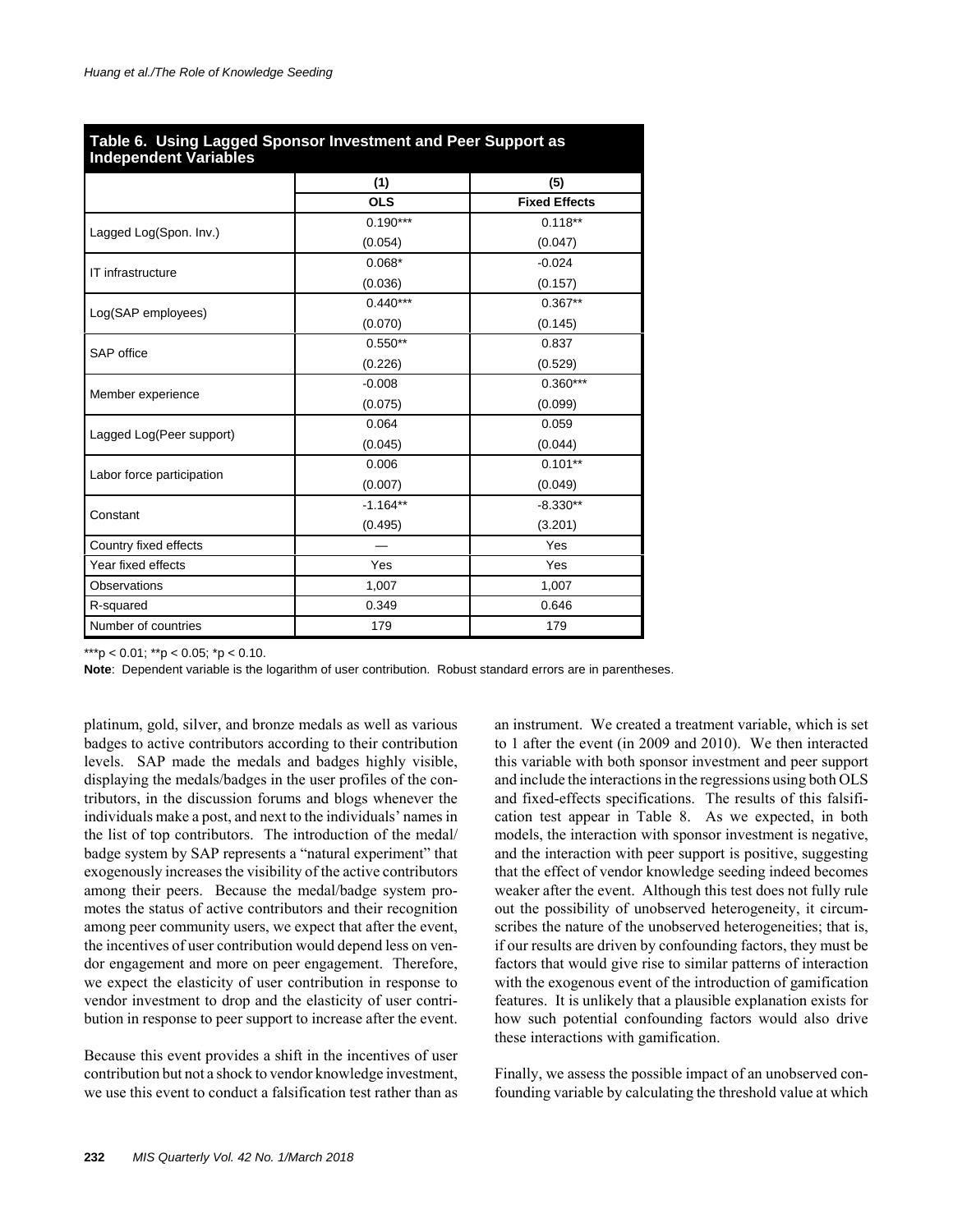| Table 7. Instrumental Variables Regression |                                           |                           |  |  |  |  |
|--------------------------------------------|-------------------------------------------|---------------------------|--|--|--|--|
|                                            | (1)                                       | (2)                       |  |  |  |  |
|                                            | <b>2SLS Regression with Fixed Effects</b> |                           |  |  |  |  |
|                                            | <b>First Stage</b>                        | <b>Second Stage</b>       |  |  |  |  |
|                                            | <b>Sponsor Investments</b>                | <b>User Contributions</b> |  |  |  |  |
| Log(Spon. Inv.)                            |                                           | $0.972***$                |  |  |  |  |
|                                            |                                           | (0.354)                   |  |  |  |  |
| IT infrastructure                          | $0.206*$                                  | $-0.100$                  |  |  |  |  |
|                                            | (0.121)                                   | (0.164)                   |  |  |  |  |
| Log(SAP employees)                         | $0.169***$                                | $0.652***$                |  |  |  |  |
|                                            | (0.052)                                   | (0.114)                   |  |  |  |  |
| SAP office                                 | 0.036                                     | 0.054                     |  |  |  |  |
|                                            | (0.166)                                   | (0.270)                   |  |  |  |  |
| Member experience                          | $0.141*$                                  | $0.324***$                |  |  |  |  |
|                                            | (0.075)                                   | (0.115)                   |  |  |  |  |
| Log(Peer support)                          | $0.330***$                                | $-0.115$                  |  |  |  |  |
|                                            | (0.033)                                   | (0.125)                   |  |  |  |  |
| Labor force participation                  | 0.022                                     | $0.103**$                 |  |  |  |  |
|                                            | (0.031)                                   | (0.041)                   |  |  |  |  |
| Regulatory quality                         | $0.418*$                                  |                           |  |  |  |  |
|                                            | (0.236)                                   |                           |  |  |  |  |
| % of imports                               | $0.011**$                                 |                           |  |  |  |  |
|                                            | (0.005)                                   |                           |  |  |  |  |
|                                            | $0.029**$                                 |                           |  |  |  |  |
| Log(R&D)                                   | (0.012)                                   |                           |  |  |  |  |
| Hansen J                                   | 2.55 ( $p = 0.28$ )                       |                           |  |  |  |  |
| F-test of excluded instruments             | 4.83 ( $p = 0.00$ )                       |                           |  |  |  |  |
| Cragg-Donald Wald F-statistic              | 5.70                                      |                           |  |  |  |  |
| Stock-Yogo weak ID test critical           | 9.08                                      |                           |  |  |  |  |
| values: 10% maximal IV relative            |                                           |                           |  |  |  |  |
| bias                                       |                                           |                           |  |  |  |  |
| Country fixed effects                      | Yes                                       | Yes                       |  |  |  |  |
| Year fixed effects                         | Yes                                       | Yes                       |  |  |  |  |
| Observations                               | 1,039                                     | 1,039                     |  |  |  |  |
| Number of countries                        | 164                                       | 164                       |  |  |  |  |

**Note**: Dependent variable (in second stage) is the logarithm of user contribution. Robust standard errors are in parentheses.

such a variable would render the effect of our focal variable (i.e., sponsor knowledge seeding) insignificant, using an approach similar to that used in other studies (Kim et al. 2014). Frank (2000) derives an index—the impact threshold for a confounding variable (ITCV)—that quantifies the impact of a confounding variable on the inference of a regression coefficient. The ITCV determines the minimum level of correlation that is required between the confounding variable and the focal variables to alter the estimated effect from statistically significant to insignificant. The higher the value of the ITCV, the more robust the estimated coefficient is to omitted variable concerns. For our model in column 1 of Table 3, the value of ITCV is 0.135, which implies that to invalidate the inference with regard to sponsor knowledge seeding, an omitted variable would have to be correlated at 0.32 with the independent variable (sponsor knowledge seeding) and at 0.34 with the outcome variable (user knowledge contribution) after controlling for the current set of covariates. We note that such threshold values for partial correlations are quite large: for example, among all the covariates we include in our regres-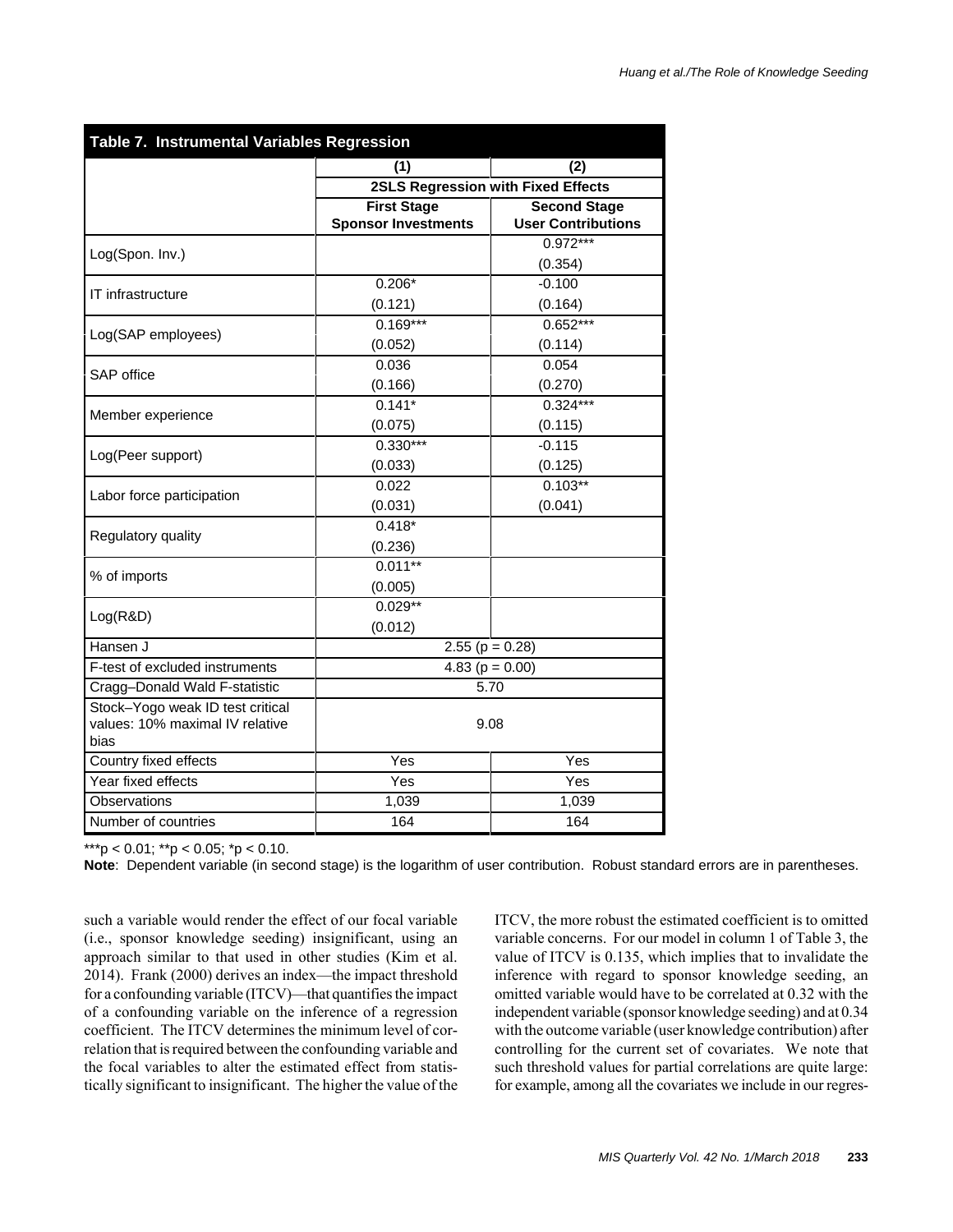| Table 8. Falsification Test: Gamification Event |             |                       |  |  |  |  |
|-------------------------------------------------|-------------|-----------------------|--|--|--|--|
|                                                 | (1)         | (5)                   |  |  |  |  |
|                                                 | <b>OLS</b>  | <b>Fixed Effects</b>  |  |  |  |  |
|                                                 | $0.345***$  | $0.248***$            |  |  |  |  |
| Log(Spon. Inv.)                                 | (0.058)     | (0.061)               |  |  |  |  |
|                                                 | $-0.238*$   | $-0.218*$             |  |  |  |  |
| $Log(Spon. Inv.) \times treatment$              | (0.131)     | (0.121)               |  |  |  |  |
|                                                 | $0.063*$    | 0.120                 |  |  |  |  |
| IT infrastructure                               | (0.032)     | (0.123)               |  |  |  |  |
|                                                 | $0.476***$  | $0.799***$            |  |  |  |  |
| Log(SAP employees)                              | (0.069)     | (0.097)               |  |  |  |  |
| SAP office                                      | 0.186       | 0.074                 |  |  |  |  |
|                                                 | (0.198)     | (0.251)               |  |  |  |  |
|                                                 | 0.051       | $0.394***$            |  |  |  |  |
| Member experience                               | (0.076)     | (0.077)               |  |  |  |  |
|                                                 | 0.064       | $0.108**$             |  |  |  |  |
| Log(Peer support)                               | (0.046)     | (0.043)               |  |  |  |  |
| $Log(Peer support) \times treatment$            | $0.109*$    | $0.123**$             |  |  |  |  |
|                                                 | (0.060)     | (0.059)               |  |  |  |  |
| Labor force participation                       | 0.005       | $\overline{0.121***}$ |  |  |  |  |
|                                                 | (0.007)     | (0.035)               |  |  |  |  |
| Constant                                        | $-1.666***$ | $-10.351***$          |  |  |  |  |
|                                                 | (0.514)     | (2.265)               |  |  |  |  |
| Country fixed effects                           | No          | Yes                   |  |  |  |  |
| Year fixed effects                              | Yes         | Yes                   |  |  |  |  |
| Observations                                    | 1,155       | 1,155                 |  |  |  |  |
| R-squared                                       | 0.337       | 0.607                 |  |  |  |  |
| Number of countries                             | 179         | 179                   |  |  |  |  |

**Note**: Dependent variable is the logarithm of user contribution. Robust standard errors are in parentheses.

sion, the largest correlation with sponsor knowledge seeding is 0.22 (peer support, as shown in Table 2), and the largest correlation with user knowledge contribution is 0.17 (SAP office, as shown in Table 2). Therefore, a confounding variable that simultaneously satisfies both conditions is very unlikely, which helps rule out the possibility of an omitted variable that would significantly falsify the effect of sponsor knowledge seeding on user knowledge contribution.

Together, these additional analyses provide confidence in the robustness of our results and suggest that endogeneity due to omitted variables or reverse causality is unlikely to provide a complete and alternative explanation of our findings. Note also that endogeneity does not always bias the coefficients of interest significantly (see Tambe and Hitt 2012), and the bias may even be negligible for studies that use more complex models with interactions (see Tambe et al. 2012), as is the case in our setting.

# **Discussion and Conclusions**

# *Main Findings and Contributions*

This study presents evidence on how sponsors of a knowledge community can stimulate user contributions through knowledge seeding (in our context, the sponsor's employees provide free technical support by answering questions posted in the discussion forums). Our theorizing and analyses yield three main findings that are robust to a variety of alternative explanations. First, we find that sponsor knowledge seeding is significantly associated with user knowledge contribution. By our conservative estimate, a 1% increase in the amount of knowledge investment by the sponsor into a country's user group is associated with an increase of 0.19% in user knowledge contribution from that country. This finding provides empirical evidence for arguments in prior work that suggest that corporate sponsors' investments in knowledge can con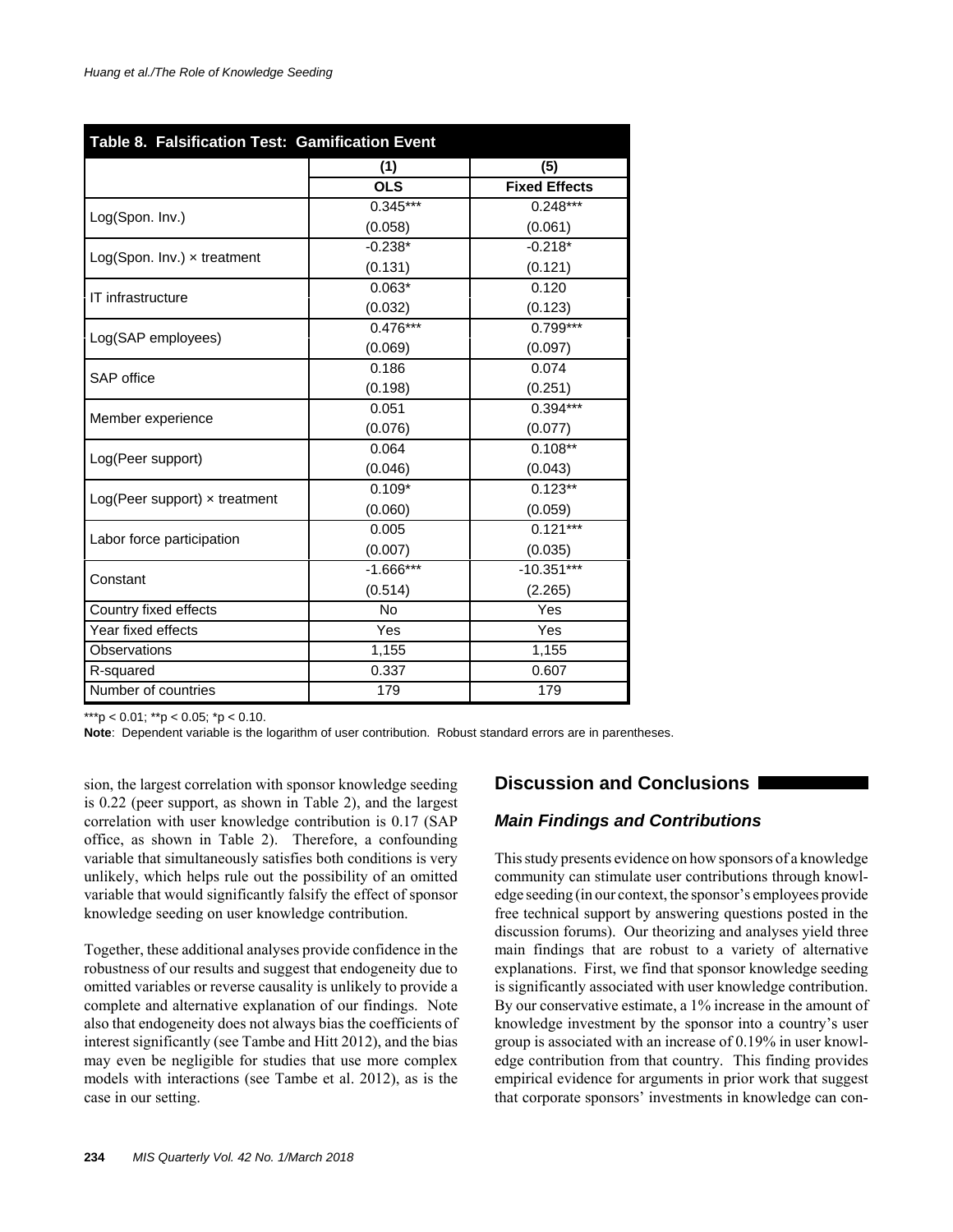Second, we find that the effect of sponsor knowledge seeding on user knowledge contribution shows temporal patterns, as we hypothesized. Specifically, sponsor knowledge seeding has diminishing returns over time. This finding concurs with the observation that lead users, the population that represents the most active contributors of knowledge in an online community, tend to be early adopters of the underlying technology and join the knowledge community in its nascent stages (Jeppesen and Laursen 2009; Morrison et al. 2004; Morrison et al. 2000; Urban and Von Hippel 1988; Von Hippel 1986).

Finally, our analyses reveal that sponsor knowledge seeding yields varying returns across different countries. Greater returns are realized when investments are made in countries with higher levels of IT infrastructure. We attribute the effect to the greater absorptive capacity of countries enabled by advanced IT capabilities (Ko et al. 2005; Malhotra et al. 2005; Szulanski 1996), which leads to a greater capacity to make user knowledge contributions. This finding points to the importance of considering a country's IT intensity when trying to understand geographical patterns in IT-enabled innovation or IT-enabled entrepreneurship across countries.

Overall, our results suggest that sponsoring firms can encourage user contributions by making investments in the form of knowledge seeding, and we provide insight into the conditions under which the outcomes are most favorable. This is a significant contribution because firm-sponsored knowledge communities are gaining popularity as companies aim to harness the collective wisdom of the members in their platform ecosystem (Chen et al. 2012; Mithas and Arora 2015; Nambisan and Baron 2010; Porter and Donthu 2008; Wiertz and de Ruyter 2007). Although these virtual communities are created for a variety of purposes, including gathering ideas for new product development (Di Gangi and Wasko 2009; Di Gangi et al. 2010), reducing costs related to product support (Nambisan and Baron 2007; Wiertz and de Ruyter 2007), and creating/sharing knowledge related to a firm's products and services (Huang and Zhang 2016), virtual community sponsors face significant challenges in fostering sustained user engagement (Porter et al. 2011) and are constantly seeking solutions to address these challenges.

Our findings provide a better understanding of the role of sponsor investments in their open knowledge communities and quantify returns on sponsor investments over time and across countries. We contribute to the small but emerging body of work that focuses on the actions that online community sponsors take to foster sustained user engagement and to encourage users' contributions to firm-sponsored virtual communities (Liu et al. 2014; Porter and Donthu 2008; Porter et al. 2011). An open question in the study of firm-sponsored communities is whether the sponsoring firm should take a proactive role in managing the virtual communities they create to influence community member behaviors. Prior research suggests that a community sponsor needs to walk a fine line between encouraging unrestricted outside participation and exerting control over the community to advance the goal of the sponsoring organization (O'Mahony and Ferraro 2007). For example, to attract talented contributors, the sponsor should provide skilled participants with more leadership opportunities, which could ultimately result in relinquishing some control over decision making to the community (West and O'Mahony 2008).

# *Implications for Research*

From a theoretical perspective, our findings have several important implications. First, our findings reveal that firms can nurture knowledge contributions from other parties in their value ecosystems (i.e., customers, partners, and other complementors) by seeding the knowledge with their own employees' contributions, a strategy that is less likely to cause goal conflicts and can be implemented at a relatively low cost compared with other strategies, such as making significant investments in expensive customer relationship management or exerting rigid and hierarchical control over the conventional knowledge management systems (Majchrzak and Malhotra 2013).

Our study suggests several theoretical mechanisms behind the effectiveness of this strategy. Knowledge seeding by the community sponsor increases both users' propensity to make knowledge contribution through building trust toward the sponsor and their capacity to contribute through enhancing the community users' collective body of knowledge. It would be useful to extend our work by studying how sponsor investments help improve the human capital of users and other partners or provide opportunities for new product development to the sponsor organization. Another attractive area of inquiry would be to understand how other forms of sponsor firm investments facilitate innovation ecosystems that combine internal resources and external partners (Foerderer et al. 2018; Nambisan 2013; Yoo et al. 2012). For example, prior research suggests that the crowdsourcing of innovation requires overcoming challenges such as simultaneously encouraging competition and collaboration; developing creative abrasion, which requires some level of familiarity and is therefore unlikely to happen among a crowd of strangers; and facilitating time-consuming idea evolution among crowd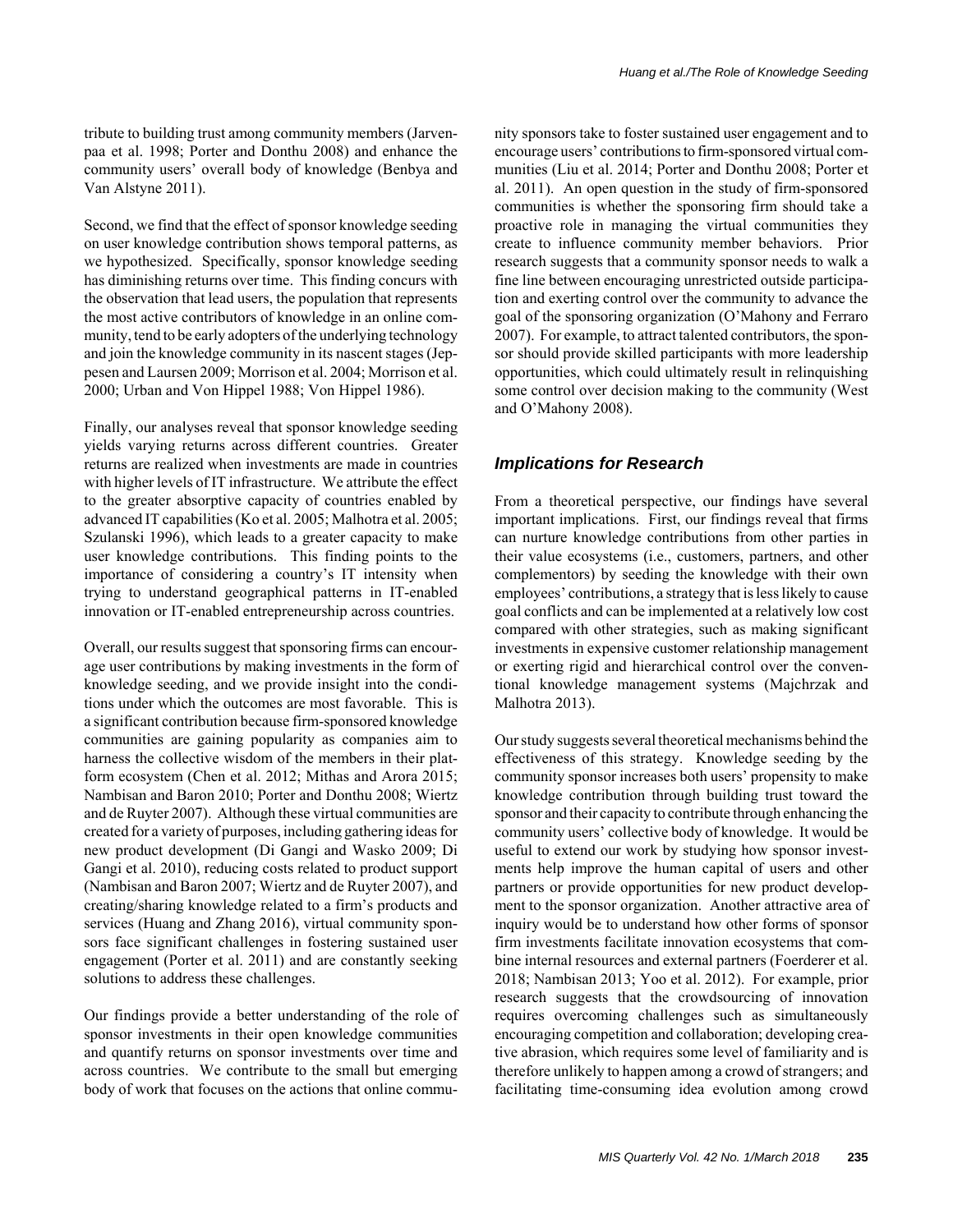members, who are generally time-constrained (Majchrzak and Malhotra 2013). It would be useful to understand how sponsors can manage such tensions creatively to mitigate diminishing returns on R&D (Ravichandran et al. 2017) and other investments through appropriate managerial interventions (Mithas et al. 2017) and by developing ambidextrous ITenabled capabilities (Jarvenpaa 2014; Majchrzak and Malhotra 2013; Nambisan and Sawhney 2011; Saldanha et al. 2017).

Second, our findings showing temporal variations in returns on sponsor investments are informative because most prior studies have overlooked the fact that knowledge communities evolve over time and that their members belong to heterogeneous groups with different inclinations and capabilities to contribute. As a result, it was unclear whether the same management practice or investment strategy from the sponsoring firm may trigger different levels of response from different user groups. We show that firms can optimize their community management efforts by making smart investments at the right time and to the right target user groups, and we highlight the conditions under which their investments receive the greatest payoffs. Our analyses suggest that future research on firm-sponsored knowledge communities needs to consider the nature of heterogeneity among the targeted user groups—in particular, the role of a community's lead users and how the composition of the community's members changes over time. Future research should also consider the implications of a knowledge life-cycle approach in terms of human resources (HR) practices, IT practices, and types of IT systems that firms should deploy (Birkinshaw and Sheehan 2002). For example, some types of HR and IT practices may be more useful in early stages of the knowledge life cycle (e.g., creation, mobilization) than in later stages (e.g., diffusion, commoditization). Studies along these lines will help extend related work on how empowering HR practices for IT professionals interact with firm-wide information systems practices to enhance productivity (Tafti et al. 2015).

Third, our findings demonstrate that it is important to consider the role of country-level investments in IT infrastructure, which can facilitate the assimilation of knowledge investments made by the sponsors and generate higher levels of user knowledge contribution, thereby creating a virtuous cycle. The findings also suggest that it is important to consider the interdependence between firm-level decisions and economic context of a country to better theorize with respect to externalities and spillover effects associated with technology investments at the firm or country level. Our study also highlights the important role of country-level characteristics in determining IT investments (Shih et al. 2007) and how the returns on IT investments may be influenced by these country-level characteristics (Bloom et al. 2012).

# *Managerial and Policy Implications*

Our findings have important managerial implications as well, especially for firms that are trying to develop communities for knowledge sharing and user innovation. For these firms, it is important to realize that knowledge investments made by a firm as the community sponsor can be particularly effective when the firm introduces new products or technology platforms that have significant learning curves. Providing free support through open knowledge communities helps users overcome learning hurdles and accelerates the adoption of the new products by building a knowledge repository to which users may have recourse.

While we focus on a particular form of knowledge seeding providing free technical support—it should be noted that there are other means that are equally important, particularly when the underlying technology requires high levels of customization and adaptation. For example, in the case of software platforms, providing detailed documentation about the application programming interfaces (APIs) in the form of tutorials through wikis and blogs or sharing source code of sample programs through code repositories can help ignite creativity among users. As the community knowledge sponsors make knowledge-seeding investments to encourage contributions from the community, they can engage the users of their products to share their own experience and knowledge in the process, due to greater propensity and capacity among community users to contribute knowledge.

For firms that have limited resources to allocate in support of their online communities, our research also points to ways they can prioritize their knowledge investments to achieve the greatest return on their investments. For example, our findings show that firms need to pay particular attention to lead users, who tend to hold up-to-date knowledge about the products and are the most active contributors (Franke et al. 2006; Jeppesen and Laursen 2009; Morrison et al. 2004; Morrison et al. 2000; Von Hippel 1986). Implementing a contribution recognition reward system, such as the one adopted by SCN, can quantify users' knowledge contributions and help identify lead users. Firms could direct their limited resources to target lead users by addressing their most pressing questions and issues and rely on peer support to help the rest of the user population, such that most of the questions from the larger community of users can be answered by the lead users.

In addition, when firms aim to expand internationally and promote their products and services to less developed countries, they need to be aware of IT infrastructure limitations that might hinder the ability of user groups in a particular country to absorb the related knowledge, and they must take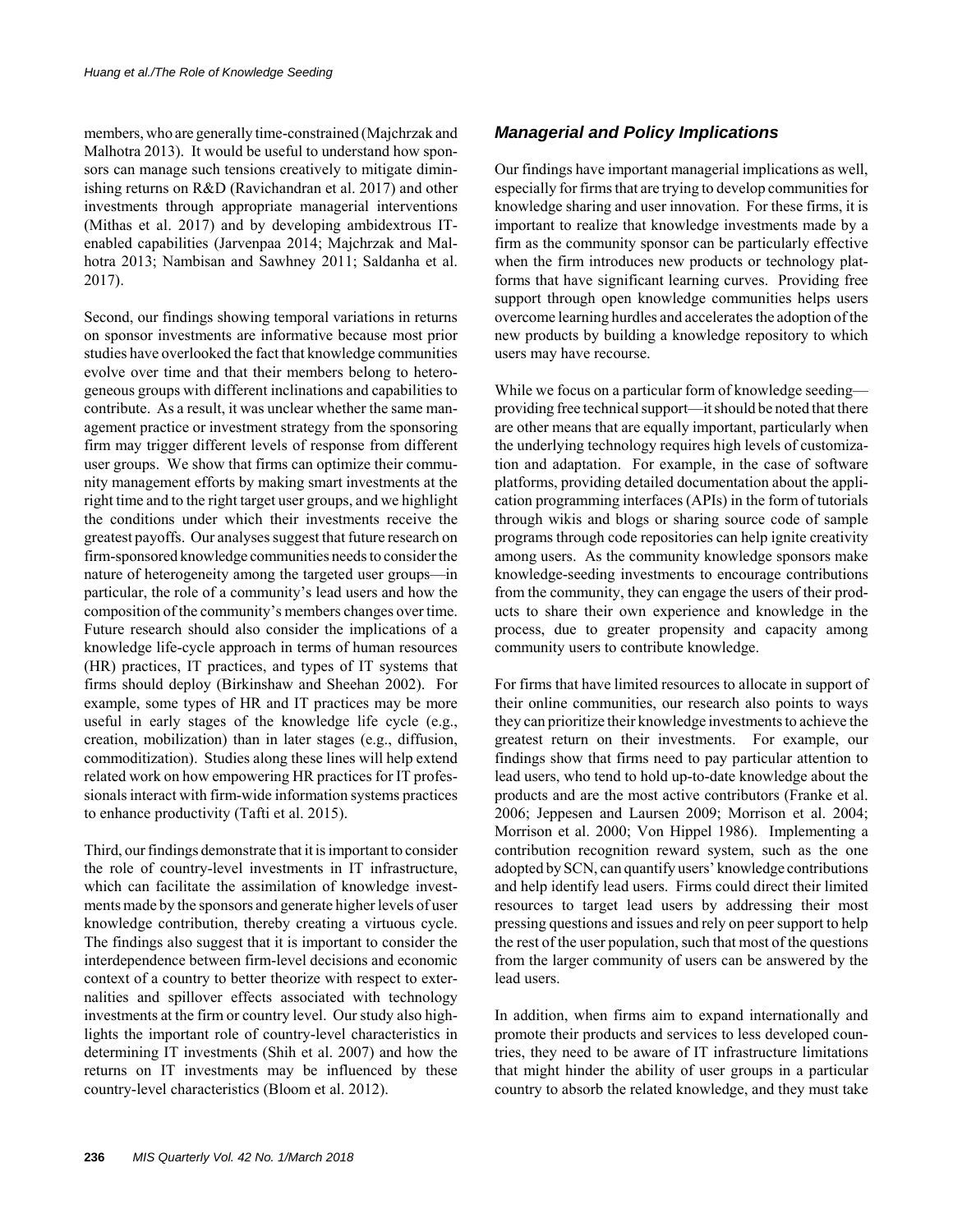steps to compensate for those limitations. Firms should also realize that providing free technical support to users from these countries is more costly, because such investments are likely to yield a lower return from users in that country in terms of the user knowledge contributions they generate. At the same time, our findings suggest that policymakers should invest in country-level IT infrastructure to better capitalize on knowledge investments by firms that can have positive spillover benefits.

To conclude, this study uses fine-grained longitudinal data from the community network of SAP, a leading enterprise software vendor, to provide useful insights regarding how sponsors of digital platforms should engage with and invest in online communities to encourage knowledge contributions by members of their platform ecosystems. We document that sponsor knowledge seeding helps encourage more user knowledge contribution in online communities. In addition, the effect of sponsor knowledge seeding on user contribution decreases over time. We also find complementarity between sponsor knowledge seeding and country-level IT infrastructure. These important findings can help guide future research on online communities and firms' actions as they embrace more open models of knowledge and innovation management.

#### *Acknowledgments*

We thank senior editor Paul Pavlou, an anonymous associate editor, and three anonymous reviewers at *MIS Quarterly*, as well as seminar participants at the International Conference on Information Systems for helpful comments.

#### *References*

- Alavi, M., and Leidner, D. E. 2001. "*Review*: Knowledge Management and Knowledge Management Systems: Conceptual Foundations and Research Issues," *MIS Quarterly* (25:1), pp. 107-136.
- Angrist, J. D., and Pischke, J.-S. 2008. *Mostly Harmless Econometrics: An Empiricist's Companion*, Princeton, NJ: Princeton University Press.
- Arellano, M., and Bond, S. 1991. "Some Tests of Specification for Panel Data: Monte Carlo Evidence and an Application to Employment Equations," *The Review of Economic Studies* (58:2), pp. 277-297.
- Arellano, M., and Bover, O. 1995. "Another Look at the Instrumental Variable Estimation of Error-Components Models," *Journal of Econometrics* (68:1), pp. 29-51.
- Bayus, B. L. 2013. "Crowdsourcing New Product Ideas Over Time: An Analysis of the Dell IdeaStorm Community," *Management Science* (59:1), pp. 226-244.
- Benbya, H., and Van Alstyne, M. W. 2011. "How to Find Answers Within Your Company," *MIT Sloan Management Review* (52:2), pp. 65-76.
- Birkinshaw, J., and Sheehan, T. 2002. "Managing the Knowledge Life Cycle," *MIT Sloan Management Review* (44:1), pp. 75-83.
- Bloom, N., Sadun, R., and Van Reenen, J. 2012. "Americans Do IT Better: US Multinationals and the Productivity Miracle," *The American Economic Review* (102:1), pp. 167-201.
- Blundell, R., and Bond, S. 1998. "Initial Conditions and Moment Restrictions in Dynamic Panel Data Models," *Journal of Econometrics* (87:1), pp. 115-143.
- Boudreau, K. J., and Lakhani, K. R. 2009. "How to Manage Outside Innovation," *MIT Sloan Management Review* (50:4), pp. 68-76.
- Brodie, R. J., Ilic, A., Juric, B., and Hollebeek, L. 2013. "Consumer Engagement in a Virtual Brand Community: An Exploratory Analysis," *Journal of Business Research* (66:1), pp. 105-114.
- Brown, J. S., and Duguid, P. 1991. "Organizational Learning and Communities-of-Practice: Toward a Unified View of Working, Learning, and Innovation," *Organization Science* (2:1), pp. 40-57.
- Cavusoglu, H., Li, Z., and Huang, K.-W. 2015. "Can Gamification Motivate Voluntary Contributions? The Case of StackOverflow Q&A Community," in *Proceedings of the 18th ACM Conference Companion on Computer Supported Cooperative Work and Social Computing*, New York: ACM, pp. 171-174.
- Chen, L., Marsden, J. R., and Zhang, Z. 2012. "Theory and Analysis of Company-Sponsored Value Co-Creation," *Journal of Management Information Systems* (29:2), pp. 141-172.
- Cohen, W. M., and Levinthal, D. A. 1989. "Innovation and Learning: The Two Faces of R & D," *The Economic Journal* (99:397), pp. 569-596.
- Cohen, W. M., and Levinthal, D. A. 1990. "Absorptive Capacity: A New Perspective on Learning and Innovation," *Administrative Science Quarterly* (35:1), pp. 128-152.
- Constant, D., Sproull, L., and Kiesler, S. 1996. "The Kindness of Strangers: The Usefulness of Electronic Weak Ties for Technical Advice," *Organization Science* (7:2), pp. 119-135.
- Dedrick, J., Kraemer, K. L., and Shih, E. 2013. "IT and Productivity in Developed and Developing Countries," *Journal of Management Information Systems* (30:1), pp. 97-122.
- Dennis, A. R., and Vessey, I. 2005. "Three Knowledge Management Strategies: Knowledge Hierarchies, Knowledge Markets, and Knowledge Communities," *MIS Quarterly Executive* (4:4), pp. 399-412.
- Di Gangi, P. M., and Wasko, M. 2009. "Steal My Idea! Organizational Adoption of User Innovations from a User Innovation Community: A Case Study of Dell IdeaStorm," *Decision Support Systems* (48:1), pp. 303-312.
- Di Gangi, P. M., Wasko, M., and Hooker, R. 2010. "Getting Customers' Ideas to Work for You: Learning from Dell How to Succeed with Online User Innovation Communities," *MIS Quarterly Executive* (9:4), pp. 213-228.
- Ebner, W., Leimeister, J. M., and Krcmar, H. 2009. "Community Engineering for Innovations: The Ideas Competition as a Method to Nurture a Virtual Community for Innovations," *R&D Management* (39:4), pp. 342-356.
- El Sawy, O. A., Kraemmergaard, P., Amsinck, H., and Vinther, A. L. 2016. "How Lego Built the Foundations and Enterprise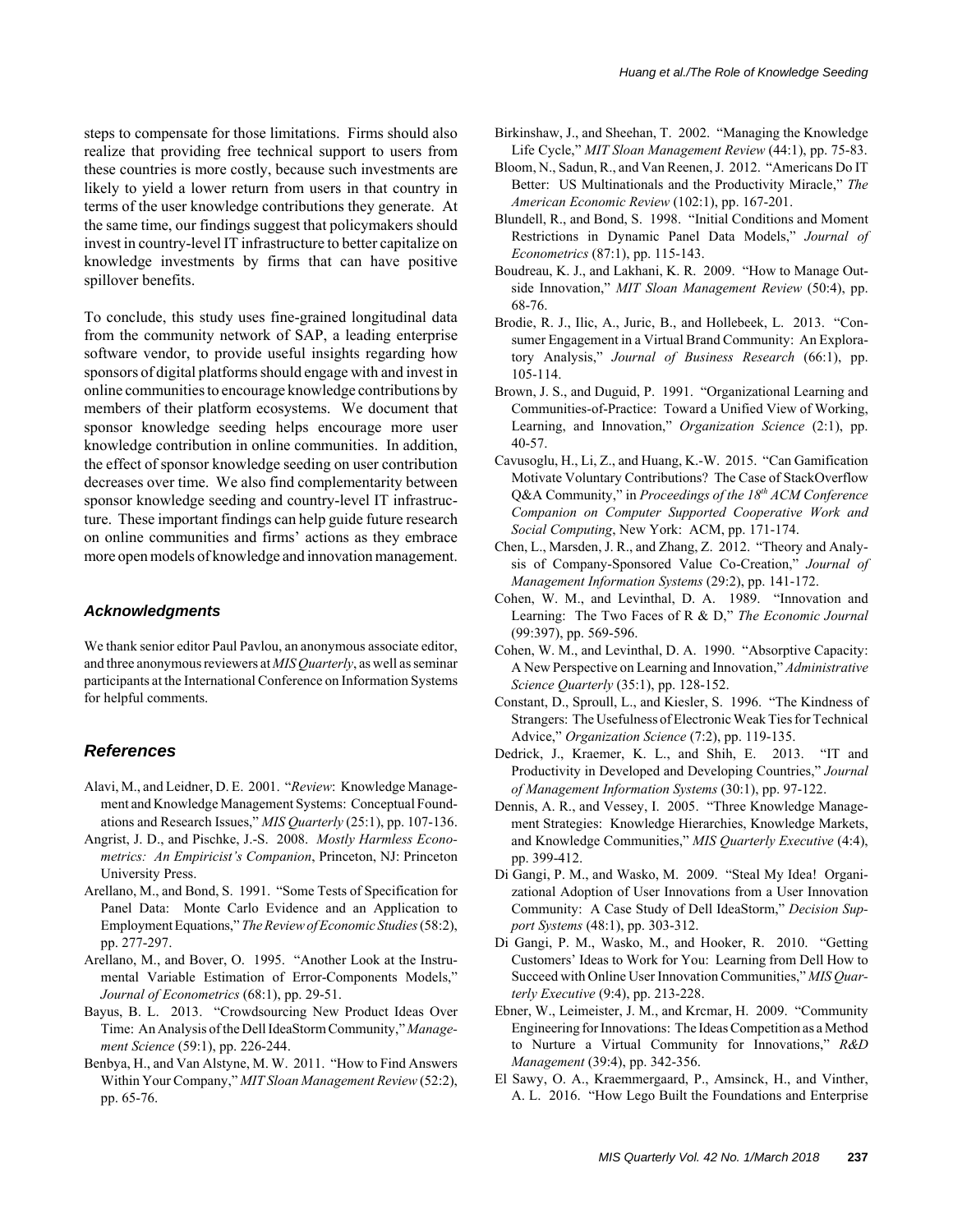Capabilities for Digital Leadership," *MIS Quarterly Executive* (15:2), pp. 141-166.

- Fahey, R., Vasconcelos, A. C., and Ellis, D. 2007. "The Impact of Rewards Within Communities of Practice: A Study of the SAP Online Global Community," *Knowledge Management Research & Practice* (5:3), pp. 186-198.
- Foerderer, J., Kude, T., Mithas, S., and Heinzl, A. 2018. "Does Platform Owner's Entry Crowd Out Innovation? Evidence from Google Photos," *Information Systems Research* (forthcoming).
- Forman, C. 2005. "The Corporate Digital Divide: Determinants of Internet Adoption," *Management Science* (51:4), pp. 641-654.
- Frank, K. A. 2000. "Impact of a Confounding Variable on a Regression Coefficient," *Sociological Methods & Research* (29:2), pp. 147-194.
- Franke, N., Von Hippel, E., and Schreier, M. 2006. "Finding Commercially Attractive User Innovations: A Test of Lead-User Theory," *Journal of Product Innovation Management* (23:4), pp. 301-315.
- Füller, J., Jawecki, G., and Mühlbacher, H. 2007. "Innovation Creation by Online Basketball Communities," *Journal of Business Research* (60:1), pp. 60-71.
- Gawer, A., and Cusumano, M. A. 2002. *Platform Leadership: How Intel, Microsoft, and Cisco Drive Industry Innovation*, Boston: Harvard Business School Press.
- Ghazawneh, A., and Henfridsson, O. 2013. "Balancing Platform Control and External Contribution in Third-Party Development: The Boundary Resources Model," *Information Systems Journal* (23:2), pp. 173-192.
- Gold, A. H., Malhotra, A., and Segars, A. H. 2001. "Knowledge Manaegment: An Organizational Capabilities Perspective," *Journal of Management Information Systems* (18:1), pp. 185-214.
- Gruner, R. L., Homburg, C., and Lukas, B. A. 2014. "Firm-Hosted Online Brand Communities and New Product Success," *Journal of the Academy of Marketing Science* (42:1), pp. 29-48.
- Hagel, J., and Brown, J. S. 2008. "How SAP Seeds Innovation," *BusinessWeek*, July 23 (http://www.businessweek.com/stories/ 2008-07-23/how-sap-seeds-innovationbusinessweek-businessnews-stock-market-and-financial-advice).
- Hinchcliffe, D., and Kim, P. 2012. *Social Business By Design: Transformative Social Media Strategies for the Connected Company*, San Francisco: Jossey-Bass.
- Hitt, L. M., Wu, D. J., and Zhou, X. 2002. "Investment in Enterprise Resource Planning: Business Impact and Productivity Measures," *Journal of Management Information Systems* (19:1), pp. 71-98.
- Hosmer, L. T. 1995. "Trust: The Connecting Link Between Organizational Theory and Philosophical Ethics," *Academy of Management Review* (20:2), pp. 379-403.
- Huang, P., Ceccagnoli, M., Forman, C., and Wu, D. J. 2012. "Network of Practice, IT Knowledge Spillovers, and Productivity: Evidence from Enterprise Software," in *Proceedings of the Workshop on Information Systems and Economics*, Orlando, FL.
- Huang, P., and Zhang, J. 2016. "Participation in Open Knowledge Communities and Job-Hopping: Evidence from Enterprise Software," *MIS Quarterly* (40:3), pp. 785-806.
- Jarvenpaa, S. L. 2014. "Open Innovation: A New Paradigm in Innovation Management," in *Computing Handbook, Third Edi-*

*tion: Information Systems and Information Technology (Volume 2),* H. Topi and A. Tucker (eds.), Boca Raton, FL: Chapman and Hall/CRC Press.

- Jarvenpaa, S. L., Knoll, K., and Leidner, D. E. 1998. "Is Anybody Out There? Antecedents of Trust in Global Virtual Teams," *Journal of Management Information Systems* (14:4), pp. 29-64.
- Jeppesen, L. B., and Frederiksen, L. 2006. "Why Do Users Contribute to Firm-Hosted User Communities? The Case of Computer-Controlled Music Instruments," *Organization Science*  $(17:1)$ , pp. 45-63.
- Jeppesen, L. B., and Laursen, K. 2009. "The Role of Lead Users in Knowledge Sharing," *Research Policy* (38:10), pp. 1582-1589.
- Jeppesen, L. B., and Molin, M. J. 2003. "Consumers as Co-Developers: Learning and Innovation Outside the Firm," *Technology Analysis & Strategic Management* (15:3), pp. 363-383.
- Kankanhalli, A., Taher, M., Cavusoglu, H., and Kim, S. H. 2012. "Gamification: A New Paradigm for Online User Engagement," in *Proceedings of the 33rd International Conference on Information Systems*, Orlando, FL.
- Kim, A. J. 2000. *Community Building on the Web: Secret Strategies for Successful Online Communities*, Boston: Addison-Wesley Longman Publishing Co., Inc.
- Kim, K., Mithas, S., Whitaker, J., and Roy, P. K. 2014. "Industry-Specific Human Capital and Wages: Evidence from the Business Process Outsourcing Industry," *Information Systems Research* (25:3), pp. 618-638.
- Kleis, L., Chwelos, P., Ramirez, R. V., and Cockburn, I. 2012. "Information Technology and Intangible Output: The Impact of IT Investment on Innovation Productivity," *Information Systems Research* (23:1), pp. 42-59.
- Ko, D.-G., Kirsch, L. J., and King, W. R. 2005. "Antecedents of Knowledge Transfer from Consultants to Clients in Enterprise System Implementations," *MIS Quarterly* (29:1), pp. 59-85.
- Kuk, G. 2006. "Strategic Interaction and Knowledge Sharing in the KDE Developer Mailing List," *Management Science* (52:7), pp. 1031-1042.
- Lakhani, K. R., and Panetta, J. A. 2007. "The Principles of Distributed Innovation," *Innovations* (2:3), pp. 97-112.
- Lakhani, K. R., and von Hippel, E. 2003. "How Open Source Software Works: 'Free' User-to-User Assistance," *Research Policy* (32:6), pp. 923-943.
- Lane, P. J., and Lubatkin, M. 1998. "Relative Absorptive Capacity and Interorganizational Learning," *Strategic Management Journal* (19:5), pp. 461-477.
- Lee, G. K., and Cole, R. E. 2003. "From a Firm-Based to a Community-Based Model of Knowledge Creation: The Case of the Linux Kernel Development," *Organization Science* (14:6), pp. 633-649.
- Lerner, J., and Tirole, J. 2002. "Some Simple Economics of Open Source," *The Journal of Industrial Economics* (50:2), pp. 197-234.
- Li, Z., Huang, K.-W., and Cavusoglu, H. 2012. "Quantifying the Impact of Badges on User Engagement in Online Q&A Communities," in *Proceedings of the 33rd International Conference on Information Systems*, Orlando, FL.
- Liu, H., Zhang, J., Liu, R., and Li, G. 2014. "A Model for Consumer Knowledge Contribution Behavior: The Roles of Host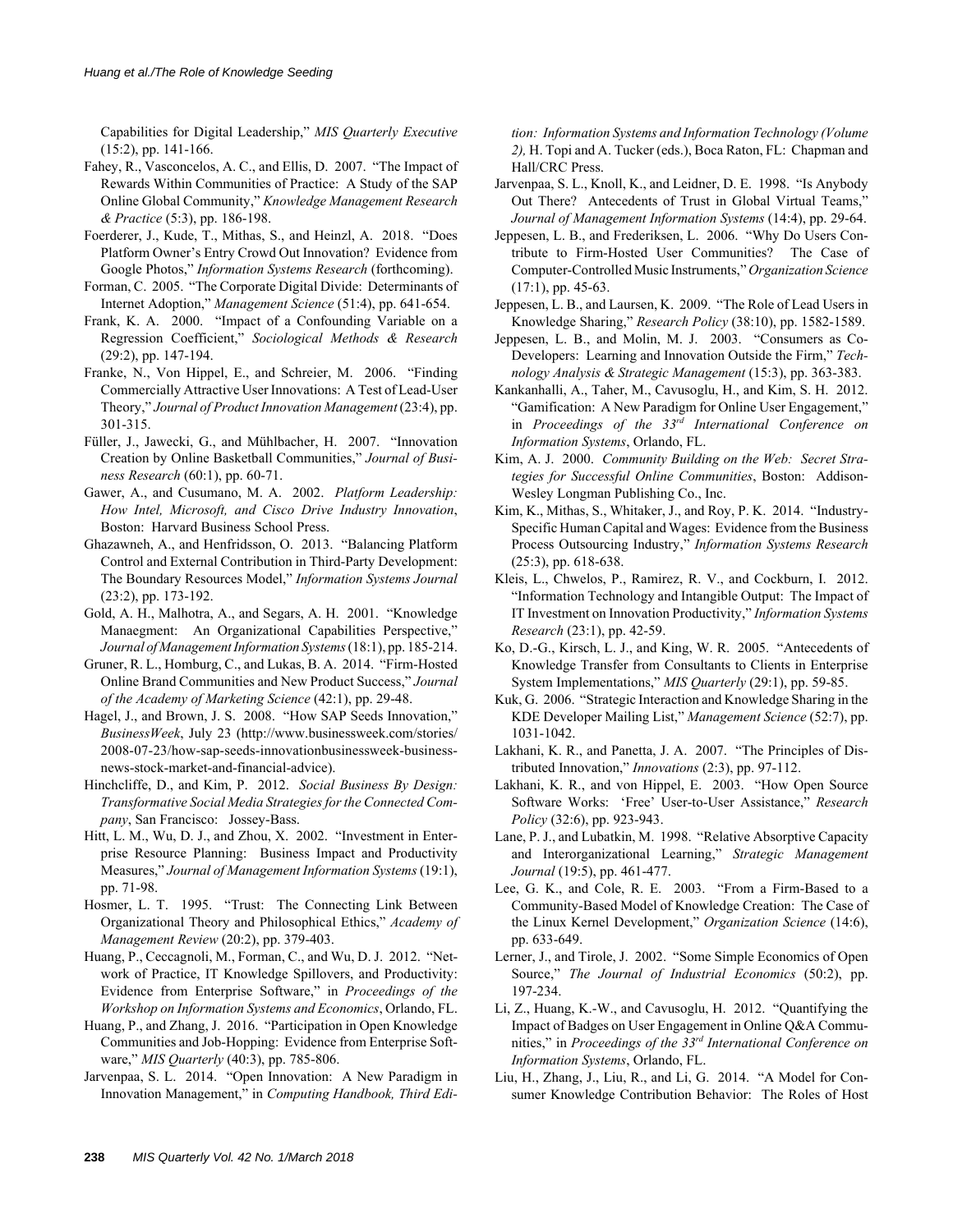Firm Management Practices, Technology Effectiveness, and Social Capital," *Information Technology and Management* (15:4), pp. 255-270.

- Majchrzak, A., and Malhotra, A. 2013. "Towards an Information Systems Perspective and Research Agenda on Crowdsourcing for Innovation," *Journal of Strategic Information Systems* (22:4), pp. 257-268.
- Malhotra, A., Gosain, S., and El Sawy, O. 2005. "Absorptive Capacity Configurations in Supply Chains: Gearing for Partnerenabled Market Knowledge Creation," *MIS Quarterly* (29:1), pp. 145-187.
- Mayer, R. C., Davis, J. H., and Schoorman, F. D. 1995. "An Integrative Model of Organizational Trust," *Academy of Management Review* (20:3), pp. 709-734.
- Mithas, S., and Arora, R. 2015. "Lessons from Tata's Corporate Innovation Strategy," *IEEE IT Professional* (17:2), pp. 2-6.
- Mithas, S., Whitaker, J., Lee, D., Srivastava, S. C., and Arora, R. 2017. "Managing Trade-Offs in Innovation Outcomes: Evidence from a Leading Conglomerate," Working Paper, University of Maryland.
- Mollenhauer, R. 2003. "Key Functionalities of SAP Community," in *Human–Computer Interaction—INTERACT'03,* M. Rauterberg, M. Menozzi, and J. Wesson (eds.), Amsterdam, IOS Press, pp. 1109-1110.
- Moon, J. Y., and Sproull, L. S. 2008. "The Role of Feedback in Managing the Internet-Based Volunteer Work Force," *Information Systems Research* (19:4), pp. 494-515.
- Morrison, P. D., Roberts, J. H., and Midgley, D. F. 2004. "The Nature of Lead Users and Measurement of Leading Edge Status," *Research Policy* (33:2), pp. 351-362.
- Morrison, P. D., Roberts, J. H., and Von Hippel, E. 2000. "Determinants of User Innovation and Innovation Sharing in a Local Market," *Management Science* (46:12), pp. 1513-1527.
- Nambisan, S. 2013. "Information Technology and Product/Service Innovation: A Brief Assessment and Some Suggestions for Future Research," *Journal of the Association for Information Systems* (14:4), pp. 215-226.
- Nambisan, S., and Baron, R. A. 2007. "Interactions in Virtual Customer Environments: Implications for Product Support and Customer Relationship Management," *Journal of Interactive Marketing* (21:2), pp. 42-62.
- Nambisan, S., and Baron, R. A. 2010. "Different Roles, Different Strokes: Organizing Virtual Customer Environments to Promote Two Types of Customer Contributions," *Organization Science* (21:2), pp. 554-572.
- Nambisan, S., Lyytinen, K., Majchrzak, A., and Song, M. 2017. "Digital Innovation Management: Reinventing Innovation Management Research in a Digital World," *MIS Quarterly* (41:1), pp. 223-238.
- Nambisan, S., and Sawhney, M. 2011. "Orchestration Processes in Network-Centric Innovation: Evidence from the Field," *The Academy of Management Perspectives* (25:3), pp. 40-57.
- O'Mahony, S., and Ferraro, F. 2007. "The Emergence of Governance in an Open Source Community," *Academy of Management Journal* (50:5), pp. 1079-1106.
- Parker, G. G., Van Alstyne, M. W., and Choudary, S. P. 2016. *Platform Revolution: How Networked Markets Are Transforming*

*the Economy and How to Make Them Work for You*, New York: W. W. Norton & Company, Inc.

- Porter, C. E., and Donthu, N. 2008. "Cultivating Trust and Harvesting Value in Virtual Communities," *Management Science* (54:1), pp. 113-128.
- Porter, C. E., Donthu, N., MacElroy, W. H., and Wydra, D. 2011. "How to Foster and Sustain Engagement in Virtual Communities," *California Management Review* (53:4), pp. 80-110.
- Prasarnphanich, P., and Wagner, C. 2009. "The Role of Wiki Technology and Altruism in Collaborative Knowledge Creation," *Journal of Computer Information Systems* (49:4), pp. 33-41.
- Ravichandran, T., Han, S., and Mithas, S. 2017. "Mitigating Diminishing Returns to R&D: The Role of Information Technology in Innovation," *Information Systems Research* (forthcoming).
- Ridings, C. M., Gefen, D., and Arinze, B. 2002. "Some Antecedents and Effects of Trust in Virtual Communities," *The Journal of Strategic Information Systems* (11:3), pp. 271-295.
- Roberts, N., Galluch, P. S., Dinger, M., and Grover, V. 2012. "Absorptive Capacity and Information Systems Research: Review, Synthesis, and Directions for Future Research," *MIS Quarterly* (36:2), pp. 625-648.
- Saldanha, T., Mithas, S., and Krishnan, M. S. 2017. "Leveraging Customer Involvement for Fueling Innovation: The Role of Relational and Analytical Information Processing Capabilities," *MIS Quarterly* (41:1), pp. 267-286.
- Shih, E., Kraemer, K. L., and Dedrick, J. 2007. "Research Note-Determinants of Country-Level Investment in Information Technology," *Management Science* (53:3), pp. 521-528.
- Singh, P. V., Tan, Y., and Mookerjee, V. 2011. "Network Effects: The Influence of Structural Capital on Open Source Project Success," *MIS Quarterly* (35:4), pp. 813-829.
- Spaeth, S., von Krogh, G., and He, F. 2015. "Research Note— Perceived Firm Attributes and Intrinsic Motivation in Sponsored Open Source Software Projects," *Information Systems Research* (26:1), pp. 224-237.
- Szulanski, G. 1996. "Exploring Internal Stickiness: Impediments to the Transfer of Best Practice Within the Firm," *Strategic Management Journal* (17:S2), pp. 27-43.
- Tafti, A., Mithas, S., and Krishnan, M. S. 2015. "Empowering IT Professionals Through HR Practices: Implications for IT Productivity," Working Paper, University of Illinois at Chicago.
- Tafti, A., Sachdev, V., Mithas, S., and Mallik, L. 2015. "Alliances, R&D and Profitability of Software Firms," in *Proceedings of the 35th International Conference on Information Systems*, T. Carte, A. Heinzl, and C. Urquhart (eds.), Forth Worth, TX.
- Tambe, P. B., and Hitt, L. M. 2012. "The Productivity of Information Technology Investments: New Evidence from IT Labor Data," *Information Systems Research* (23:3 Part 1), pp. 599-617.
- Tambe, P. B., Hitt, L. M., and Brynjolfsson, E. 2012. "The Extroverted Firm: How External Information Practices Affect Innovation and Productivity," *Management Science* (58:5), pp. 843-859.
- Urban, G. L., and Von Hippel, E. 1988. "Lead User Analyses for the Development of New Industrial Products," *Management Science* (34:5), pp. 569-582.